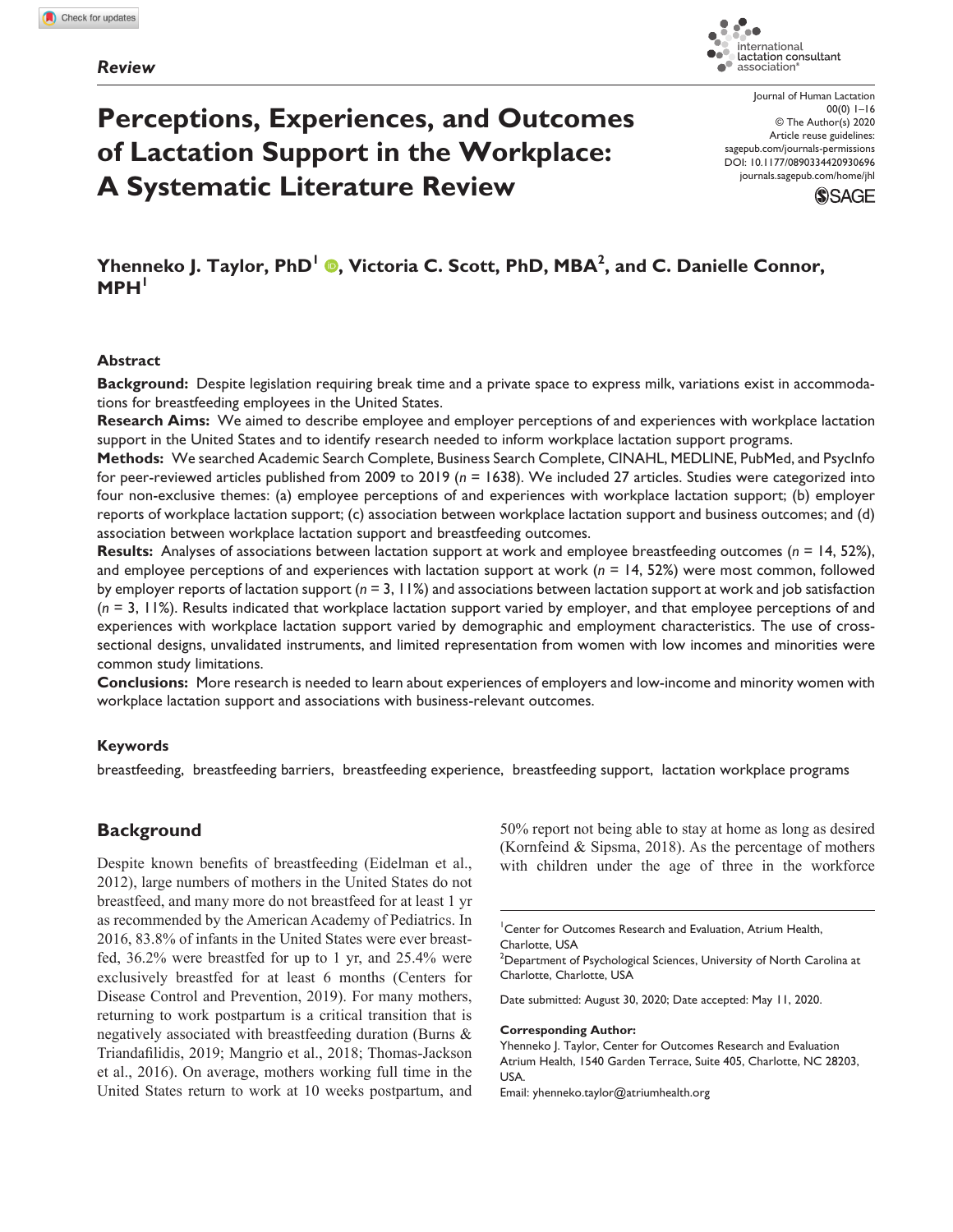continues to increase, from 34% in 1975 to 62% in 2018 ([U.S. Bureau of Labor Statistics, 2019](#page-15-0)), the potential influence of the workplace environment on breastfeeding initiation and duration is substantial.

Researchers have previously investigated breastfeeding initiation and duration among working women, as well as perceptions of lactation support in the workplace. In a national cohort of working Australian women, researchers found that job autonomy and hazardous working conditions predicted breastfeeding intentions [\(Spitzmueller et](#page-14-2) al., [2018\)](#page-14-2). Researchers have also found that women in lower paying jobs experience less flexibility in access to breastfeeding accommodations at work [\(Hardison-Moody et](#page-13-4) al., [2018](#page-13-4); Majee et [al., 2016](#page-14-3)). Results from other studies indicate that employed mothers have inadequate workplace facilities to breastfeed, struggle to find the time to breastfeed during work, and are conflicted between their obligations as a mother and as an employee ([Burns & Triandafilidis, 2019](#page-13-2); Cantu et [al., 2018](#page-13-5); [Jantzer et](#page-13-6) al., 2018; [Spitzmueller, Wang](#page-14-4)  et [al., 2016](#page-14-4)). Length of maternity leave, adequate time to express milk at work, and perceived level of workplace support are other important factors with reported influences on breastfeeding duration (Bai et [al., 2015](#page-13-7); Kim et [al., 2018](#page-13-8); [Lubold, 2016](#page-14-5); Scott et [al., 2019](#page-14-6); [Spitzmueller, Wang et](#page-14-4) al., [2016;](#page-14-4) [Wallenborn et](#page-15-1) al., 2019). Given this growing body of evidence about the influence of workplace characteristics on breastfeeding outcomes, it is now a public health goal to increase the proportion of employers with programs that support breastfeeding employees [\(U.S. Department of Health](#page-15-2)  [and Human Services, 2018](#page-15-2)).

Accommodations for employees who breastfeed are occurring more frequently in the United States. However, lactation support at work can vary widely among organizations and industries, and each state requires different levels of support for employees who breastfeed ([Hawkins et](#page-13-9) al., [2015](#page-13-9); [Snyder et](#page-14-7) al., 2018). In March 2010, the Patient Protection and Affordable Care Act (ACA) amended Section 7 of the Fair Labor Standards Act to require that employers with 50 or more employees provide breastfeeding mothers with adequate break time and a private space other than a restroom for mothers to express milk [\(U.S. Department of](#page-15-3)  [Health and Human Services, 2013](#page-15-3)). Consistent with the law, private space and break time for milk expression are the most common forms of support provided by employers ([Dinour & Szaro, 2017](#page-13-10)). The [Society for Human Resource](#page-14-8)  [Management \(2018\)](#page-14-8) reports that nearly half (49%) of organizations offered onsite lactation rooms in 2018, while only 11% offered lactation support services that include counseling and education. Onsite childcare and corporate lactation programs designed to provide education and support for lactating employees are less common, but have the most consistent association with longer breastfeeding duration in research studies ([Dinour & Szaro, 2017](#page-13-10); [Hilliard, 2017\)](#page-13-11). To support women in meeting their breastfeeding goals, it is beneficial to understand more about employers' and

# **Key Messages**

- Employers in the United States have increased workplace lactation support in response to federal laws and the growing number of mothers of young children in the workforce.
- Employee and employer perceptions of and experiences with workplace lactation support vary by demographic, employment, and organizational factors.
- Few researchers have examined whether workplace lactation support affects business-relevant outcomes like job satisfaction.
- There is a lack of studies that have adequate participation from low-income and minority women, well-controlled prospective and longitudinal designs, and settings outside of education, healthcare, and the military.

employees' experiences with workplace lactation support. Systematic reviews of workplace lactation support completed in the last 10 years were not specific to the United States [\(Dinour & Szaro, 2017](#page-13-10); [Steurer, 2017\)](#page-14-9) and included analyses of associations with breastfeeding and job-related outcomes, but not employee or employer perceptions of and experiences with the support provided ([Dinour & Szaro,](#page-13-10)  [2017](#page-13-10); [Hilliard, 2017](#page-13-11); [Steurer, 2017](#page-14-9)). Therefore, a summary of the literature on the perspectives and experiences of this critical stakeholder group is lacking.

The aims of this systematic literature review were to (a) describe employee and employer perceptions of and experiences with workplace lactation support in the United States; and (b) identify research needed to inform workplace lactation support programs.

# **Methods**

## *Design*

We conducted a systematic review of the literature to identify studies that had assessed employee or employer perceptions and/or experiences with workplace support for breastfeeding in the United States. A systematic approach allowed us to identify all relevant research and conduct a critical appraisal of our findings. We used the Preferred Reporting Items for Systematic Reviews and Meta-Analyses (PRISMA) guidelines for reporting systematic reviews ([Moher et](#page-14-10) al., 2009) and included observational and interventional studies.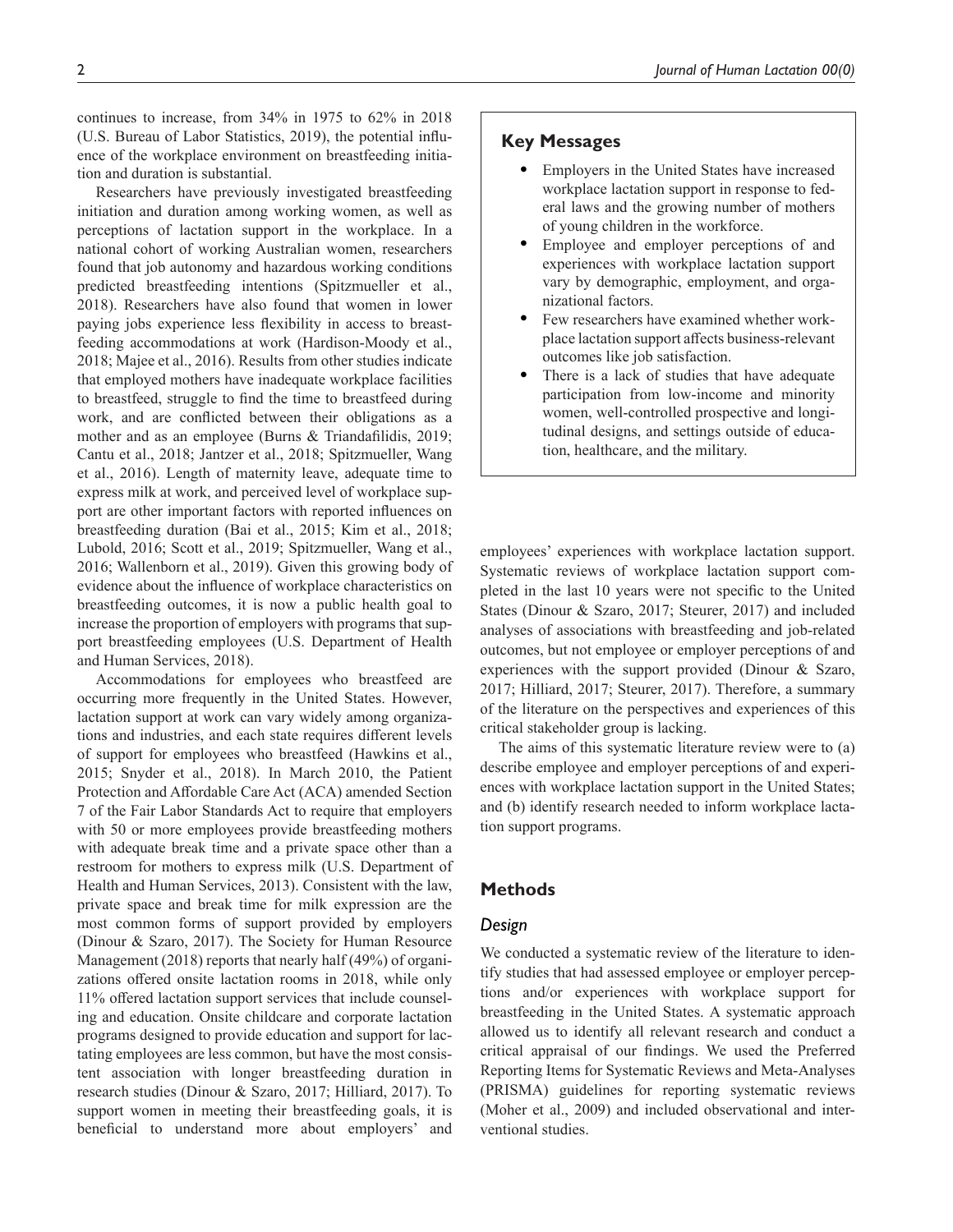

<span id="page-2-0"></span>**Figure 1.** PRISMA Diagram Showing Study Selection and Inclusion and Exclusion Criteria.

# *Sample*

We targeted peer-reviewed articles that included research about employee or employer perceptions and experiences with workplace lactation support. Only English-language articles with settings in the United States were included in results. Qualitative studies, review articles, studies about instrument development, policy statements, and non-human studies were excluded. Studies using both qualitative and quantitative methods were included. However, only quantitative results were reported for those studies, consistent with prior systematic reviews [\(Dinour & Szaro, 2017](#page-13-10); [Hilliard,](#page-13-11) [2017](#page-13-11); [Steurer, 2017](#page-14-9)).

Our initial search resulted in 1638 articles ([Figure](#page-2-0) 1). After removing duplicates and screening by title, 182 articles remained. A review of abstracts resulted in 42 articles that required full text review. Of the 42 articles, we excluded 15 articles that did not meet study inclusion criteria: studies conducted outside of the United States (*n* = 3); review articles or policy statements  $(n = 1)$ ; studies about instrument development  $(n = 3)$ ; studies that did not assess workplace supports for breastfeeding  $(n = 7)$ ; and studies about pregnancy or childbirth  $(n = 1)$ . Thus, 27 articles remained for inclusion in this review.

## *Data Collection*

We searched the following six major databases for articles published between January 2009 and December 2019: Academic Search Complete; Business Source Complete; CINAHL; MEDLINE; PubMed; and PsycInfo. Search terms included the following: (breastfeeding OR breastfeed OR lactation OR lactating) AND (work OR workplace OR return to work OR working OR employee OR employer) AND (attitudes OR experience OR perceptions OR knowledge). Breastfeeding was defined to include either feeding human milk directly from the breast or as expressed milk ([Noel-](#page-14-11)Weiss et [al., 2012\)](#page-14-11). The research team reviewed the title of each article to determine articles to exclude from further review (i.e. qualitative studies, reviews, commentaries, studies conducted outside of the United States, and studies about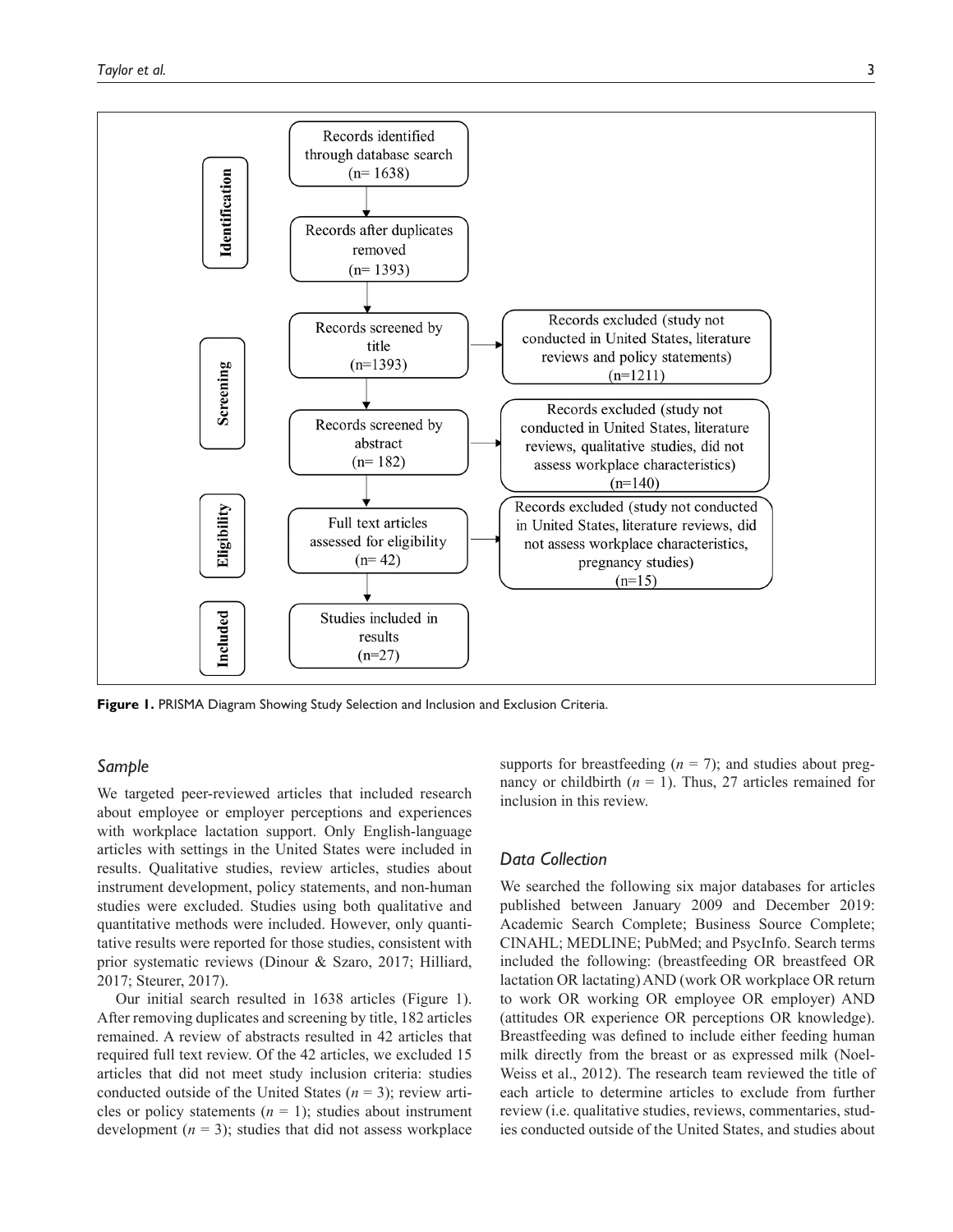| Employee Perceptions of and<br><b>Experiences With Workplace</b><br>Support for Breastfeeding and<br>Variations by Setting <sup>a</sup>                                                                                                                                                                                                                   | <b>Employer Reports of Workplace</b><br>Support for Breastfeeding and<br>Variations by Setting <sup>b</sup> | Associations Between<br>Workplace Support for<br><b>Breastfeeding and Business</b><br>Outcomes <sup>c</sup> | Associations Between<br>Workplace Support<br>for Breastfeeding With<br>Breastfeeding Outcomes <sup>d</sup>                                                                                                                                                                                                                                             |
|-----------------------------------------------------------------------------------------------------------------------------------------------------------------------------------------------------------------------------------------------------------------------------------------------------------------------------------------------------------|-------------------------------------------------------------------------------------------------------------|-------------------------------------------------------------------------------------------------------------|--------------------------------------------------------------------------------------------------------------------------------------------------------------------------------------------------------------------------------------------------------------------------------------------------------------------------------------------------------|
| Dabritz et al. (2009)<br>Uriell et al. (2009)<br>Orth et al. (2013)<br>Alvarez et al. (2015)<br>Dixit et al. (2015)<br>Martin et al. (2015)<br>Spitzmueller et al. (2016)<br>Cantu et al. (2018)<br>Henry-Moss et al. (2018)<br>Abbott et al. (2019)<br>Ames and Burrows (2019)<br>Juengst et al. (2019)<br>Pearson et al. (2019)<br>Zhuang et al. (2019) | Osband et al. (2011)<br>Hojnacki et al. (2012)<br>Magner and Phillipi (2015)                                | Waite and Christakis (2015) Dabritz et al. (2009)<br>$ antzer$ et al. $(2018)$<br>Scott et al. $(2019)$     | Uriell et al. (2009)<br>Guendelman et al. (2009)<br>Mandal et al. (2010)<br>Sattari, Serwint, Neal et al.<br>(2013)<br>Alvarez et al. (2015)<br>Waite and Christakis (2015)<br>Lubold (2016)<br>Spitzmueller et al. (2016)<br>Snyder et al. (2018)<br>Scott et al. (2019)<br>Stack et al. (2019)<br>Whipps and Honoroff (2019)<br>Zhuang et al. (2019) |

## <span id="page-3-0"></span>**Table 1.** Article Themes

*Note*. Themes were not mutually exclusive and articles may include more than one theme.

<sup>a</sup>Theme includes articles that assessed employee beliefs, understanding and interpretation of workplace lactation support.

b Theme includes articles that reported on available workplace lactation support from the employer perspective.

c Theme includes articles that examined the association between perceptions of workplace lactation support and job-related outcomes such as job satisfaction.

<sup>d</sup>Theme includes articles that examined the association between perceptions of workplace lactation support and breastfeeding initiation or duration.

training professional nurses or childcare providers). Next, members of the research team reviewed and rated abstracts for articles identified for further review to determine if the study design, outcomes, and setting met inclusion criteria. Abstracts were each reviewed by two members of the research team with inter-rater reliability of 0.89 based on percent agreement. Following the review of abstracts, we reviewed the full text of remaining articles to determine if inclusion criteria were met. The research team met to discuss each of the articles, and decisions regarding which articles to include were made based on consensus. Findings were critically evaluated to identify practices regarding workplace support for breastfeeding and opportunities for further research to inform programs to increase breastfeeding rates among working mothers.

### *Data Analysis*

For our first aim of describing experiences with workplace lactation support, we conducted a thematic review and categorized articles using four non-exclusive themes, with some studies including more than one theme [\(Table](#page-3-0) 1). Themes were derived using thematic content analysis ([Krippendorff,](#page-13-18)  [2018](#page-13-18); [Watson et](#page-15-7) al., 2018). Following data collection, two authors independently identified key themes based on the objectives and outcomes of each article. Themes were discussed and a final set of themes was agreed upon. For each of the four themes, we present a narrative summary of the

corresponding articles, including comparisons of findings from the articles where feasible.

For our second aim of identifying research needed to inform workplace lactation programs, we reported the major findings along with an assessment of study quality, strengths, and limitations. Study strengths and limitations were extracted by one research team member and reviewed by all research team members to ensure agreement. In addition to strengths and limitations that may have been reported by the original study authors, each study was reviewed for additional strengths and limitations, and findings were summarized. Overall study quality was assessed using the Study Quality Assessment Tools from the National Heart, Lung, and Blood Institute ([n.d.\)](#page-14-21). The tools, which include questions that guide reviewers in rating studies as good, fair, or poor based on internal validity and the risk of bias, have been used in prior systematic reviews of the literature ([Bickerdike](#page-13-19)  et [al., 2017](#page-13-19); [Koppen et](#page-13-20) al., 2016). First, each study was reviewed and independently rated for quality by two members of the research team. Raters achieved 70% agreement at this stage. Next all members of the research team met to discuss the ratings and come to an agreement on a final overall quality rating for each article. Studies with a high risk of bias (e.g., from sample selection, data collection, or analysis method) were rated poor, while studies with low risk of bias were rated good. Studies with moderate risk of bias were rated fair.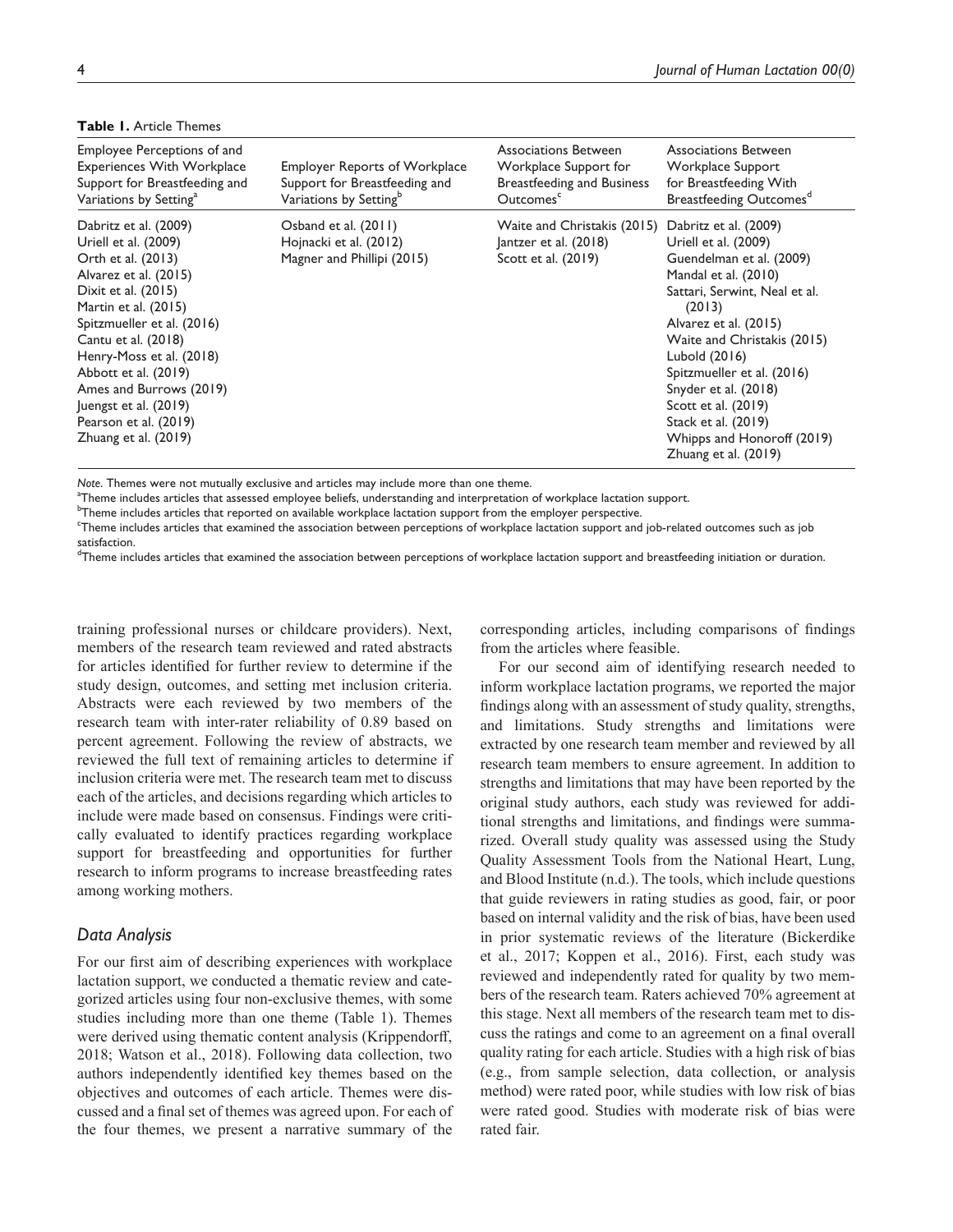# **Results**

## *Sample Characteristics*

[Table](#page-5-0) 2 summarizes the participants, design, and results of the 27 studies included in this review. Twenty studies (74%) used a cross-sectional survey, one was a case study (4%), four used longitudinal data (15%), and two used a cohort design (7%). Sample sizes ranged from 66 to 1964 participants. Samples included working mothers, healthcare workers, active duty military, lawyers, residency program directors, and other employers, as well as women and men with and without breastfeeding experience. Workplace characteristics assessed included lactation facilities, break time to express milk, breastfeeding and maternity leave policies, and employer and colleague support for breastfeeding.

## *Quality Assessment*

[Table](#page-8-0) 3 summarizes the strengths and limitations of each article and overall study quality. Nine studies (32%) were rated good, 12 studies (42%) were rated fair, and 5 (21%) were rated poor [\(Figure](#page-11-0) 2). Studies rated good had the following strengths: large samples, validated questionnaires, and multivariate regression models. Limitations common among studies rated fair or poor included the use of convenience samples and potential for response bias, use of questionnaires that had not been validated, reporting bivariate associations without adjusting for potential confounding variables, failure to address potential recall bias, and use of samples with limited generalizability.

# *Employee and Employer Experiences With Workplace Lactation Support*

*Employee Perceptions of and Experiences With Workplace Lactation Support.* Fourteen studies (52%) included employee perceptions of and experiences with workplace support for breastfeeding ([Table](#page-3-0) 1). Instruments used to measure perceptions of and experiences with lactation support varied across studies, which precluded direct comparisons. Specifically, only Martin et [al. \(2015\)](#page-14-14) used a workplace lactation support scale (i.e., Workplace Breastfeeding Support Scale). For the remainder of the studies, authors self-developed items, resulting in no common measures across the articles under this theme. However, there was a consistent finding that not all women perceived adequate lactation support at work via access to lactation facilities and break time for milk expression ([Abbott et](#page-12-1) al., 2019; [Dixit](#page-13-13) et [al., 2015](#page-13-13); [Henry-Moss et](#page-13-14) al., 2018; [Pearson et](#page-14-15) al., 2019). Perceptions of workplace lactation support varied by occupation and role [\(Alvarez et](#page-12-0) al., 2015; Cantu et [al., 2018](#page-13-5); [Martin et](#page-14-14) al., 2015; Uriell et [al., 2009\)](#page-14-12), and by race/ethnicity and education [\(Dabritz et](#page-13-12) al., 2009; [Martin et](#page-14-14) al., 2015). Physician mothers valued support from colleagues [\(Juengst](#page-13-15)

et [al., 2019](#page-13-15)), while also reporting concern about their colleagues taking on additional burdens because of their need for lactation breaks [\(Ames & Burrows, 2019](#page-12-2); [Cantu et](#page-13-5) al., [2018](#page-13-5); Orth et [al., 2013\)](#page-14-13). In two studies examining experiences with written workplace lactation policies [\(Dabritz](#page-13-12) et [al., 2009](#page-13-12); Orth et [al., 2013](#page-14-13)), researchers found that while women valued having a policy, many were unaware of policies at their institutions.

*Employer Reports of Workplace Lactation Support.* Three studies (11%) included reports on lactation support from the employer perspective ([Table](#page-3-0) 1). Results from these studies indicated notable variations in available supports even within the same industry. Access to lactation facilities varied by organizational size, with larger organizations more likely to provide instrumental supports including lactation rooms and milk storage ([Hojnacki et](#page-13-16) al., 2012; [Osband et](#page-14-16) al., 2011). In one Michigan study where less than 3% of companies surveyed reported having a written policy for breastfeeding or expressing milk at work, most employers handled requests for lactation support on a case-by-case basis ([Hojnacki et](#page-13-16) al., [2012](#page-13-16)). The authors did not examine why employers did not have a written lactation policy, but did find that organizations with more family-friendly benefits overall had higher breastfeeding support scores as measured by time and structural support [\(Hojnacki et](#page-13-16) al., 2012). While none of the studies measured workplace culture towards breastfeeding, [Magner](#page-14-17) [and Phillipi \(2015\)](#page-14-17) reported on how Oregon Health Sciences University encouraged breastfeeding by including breastfeeding as an option for postpartum employees to earn wellness program points.

*Associations Between Workplace Lactation Support and Business-Relevant Outcomes.* Only three studies (11%) included associations between employee perceptions of lactation support in the workplace and a business-relevant outcome ([Table](#page-3-0) 1). Results from all three studies indicated a positive association between workplace lactation support and job satisfaction, although the specific measures varied. Manager support was significant in the healthcare setting (Scott et [al., 2019](#page-14-6); [Waite](#page-15-5) [& Christakis, 2015\)](#page-15-5), while time support was significant in the setting of a large organization ([Waite & Christakis, 2015](#page-15-5)) and among women living in a rural Midwest town [\(Jantzer](#page-13-6) et [al., 2018\)](#page-13-6). Scott et [al. \(2019\)](#page-14-6) and [Waite and Christakis](#page-15-5) [\(2015\)](#page-15-5) measured job satisfaction with the question "Taking everything into consideration, how do you feel about your job as a whole?" Jantzer et [al. \(2018\)](#page-13-6) measured job satisfaction using the Job in General scale, which includes 18 items that assess overall employee satisfaction with their jobs.

*Associations Between Workplace Lactation Support and Breastfeeding Outcomes.* More than half of the studies in our review  $(n = 14, 52\%)$  included an assessment of associations between employee perceptions of workplace support for breastfeeding and breastfeeding outcomes [\(Table](#page-3-0) 1).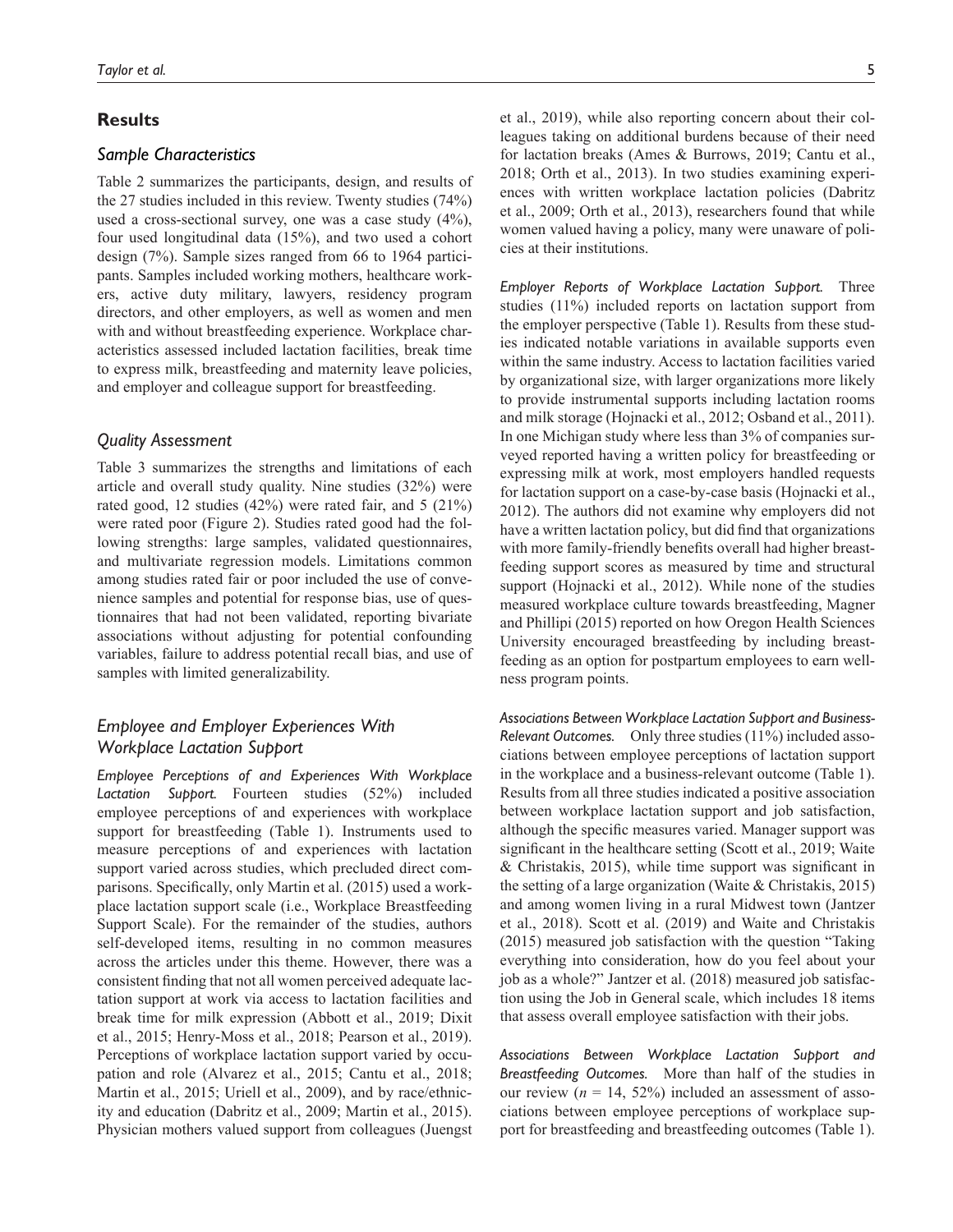|                                                                      |                                                         | Table 2. Description of 27 Peer-Reviewed Studies Examining Workplace Lactation Support by Publication Date, 2009-2019 |                                             |                                              |                                                                                                                                                                                                                                                    |
|----------------------------------------------------------------------|---------------------------------------------------------|-----------------------------------------------------------------------------------------------------------------------|---------------------------------------------|----------------------------------------------|----------------------------------------------------------------------------------------------------------------------------------------------------------------------------------------------------------------------------------------------------|
| First Author, Year, Setting                                          | Study Design                                            | Sample Description (n)                                                                                                | Characteristics<br>Workplace<br>Assessed    | Primary Outcomes                             | Major Findings                                                                                                                                                                                                                                     |
| Dabritz et al., 2009 Yolo<br>County, California                      | cross-sectional; mixed<br>methods                       | $(n = 399)$ ; convenience<br>Women RTW or school<br>sample                                                            | LF, BT, BF policies                         | WS, BF outcomes                              | Reported LF availability differed by race/ethnicity/education. One-<br>third of mothers reported no knowledge of workplace/school<br>BF policy. BT positively associated with BFD at 6 months.                                                     |
| Guendelman et al., 2009<br>California                                | cohort                                                  | FT working mothers in SCPSP<br>$(n = 770)$                                                                            | $\equiv$                                    | BF stable $\leq 30$ days<br>PP, BFD          | Short PP ML associated with 1 risk of early BF cessation. 1 impact<br>for non-managers, women with inflexible jobs.                                                                                                                                |
| Uriell et al., 2009 United<br><b>States</b>                          | cross-sectional; web-based Women who had been<br>survey | pregnant and in Navy for<br>$>1$ year (n = 1795)                                                                      | LF, BT                                      | BF rates, BFD, BF<br>support                 | $\downarrow$ BF rates for Navy women vs. civilians (13% vs. 42% at 6 months).<br>~80% reported receiving BT. Lack of LF primary work-related<br>reason for BF cessation $($ <sup>↑</sup> burden for enlisted women vs.<br>officers).               |
| Mandal et al., 2010 United secondary analysis of<br>States           | longitudinal survey                                     | Working pregnant and PP<br>women in the IFPS II<br>$(n = 1964)$                                                       | $\overline{\Sigma}$                         | BF initiation, BFD                           | Available ML and actual ML not associated with BF initiation; ML $\leq$<br>12 weeks associated with $\downarrow$ BFD.                                                                                                                              |
| Osband et al., 2011 United cross-sectional; Web-<br>States           | based survey                                            | Pediatric residency program<br>directors who were<br>members of APPD<br>$(n = 132)$                                   | LF, BF policy                               | BF training, BF<br>policies                  | 10% reported official BF policy for residents; 1 support (LF, storage,<br>breast pumps) reported at primary than secondary teaching<br>hospitals.                                                                                                  |
| Hojnacki et al., 2012<br>Michigan                                    | cross-sectional survey                                  | Michigan-based companies<br>$(n = 151)$                                                                               | education, ML<br>BF policy, LF, BF          | BF support                                   | Most companies allowed ME at work (94%), provided time (73%),<br>and LF (78%). Larger companies had 1 BF support; < 3% had<br>written BF policies.                                                                                                 |
| Orth et al., 2013 United<br>States                                   | cross-sectional; Web-<br>based survey                   | and gynecology residents<br>Male and female obstetrics<br>$(n = 404)$                                                 | Colleague support<br>for BF, BF<br>policies | BF experiences and<br>attitudes              | No difference in perceptions of colleague support for BF by prior<br>demands on colleagues; 85% of residents felt a BF policy was<br>BF experience; 43% of BF residents felt they placed extra<br>important and 7% believed their program had one. |
| Sattari et al. 2013 Maryland cross-sectional; surveys<br>and Florida | conducted in person<br>or via phone                     | ical child ( $n = 130$ )<br>Female physicians with $\geq 1$<br>biologie                                               | ML policy, BT, WS                           | predictors of BFD<br>work-related            | BT, perceived support for BF at work from colleagues and program<br>director/chief; and ML duration positively associated with BFD.<br>Perceived special accommodations were negatively associated<br>with BFD.                                    |
| Maryland and Florida<br>Alvarez et al., 2015                         | cross-sectional; web-based Women who were law<br>survey | students, lawyers or<br>convenience sample<br>physicians ( $n = 76$ );                                                | WE, LS, BT                                  | BF initiation, BFD                           | Lawyers reported less supportive WE than physicians; EBF and BFD<br>positively correlated with supportive WE, having LF and BT (r <sub>s</sub><br>$= 0.4$ .                                                                                        |
| Dixit et al., 2015 United<br><b>States</b>                           | cross-sectional                                         | Female pediatricians in training ML policy, BT, LF<br>with or without children<br>$(n = 927)$                         | and equipment,<br>childcare                 | BF support, BF<br>attitudes                  | and insufficient milk supply were major reasons for formula<br>supplementation. Failure to meet BF goals associated with<br>Limited BF support during medical training. Work demands<br>negative emotions that influenced BF counseling.           |
| Martin et al., 2015 United<br><b>States</b>                          | cross-sectional; Web-<br>based survey                   | Active-duty military women<br>who had breastfed<br>$(n = 318)$                                                        | Š                                           | BF support                                   | officer) and for army (vs. air force). Lack of BT and LF were<br>$\downarrow$ perceptions of WS for less educated, Hispanic, enlisted (vs.<br>major barriers.                                                                                      |
| Magner & Phillipi, 2015<br>Portland, Oregon                          | case study                                              | Women working at OSHU<br>Hospital ( $n = 152$ )                                                                       | Wellness program                            | behavior for<br>BF as a healthy<br>employees | Employees logged an average of 12 weeks of BF per employee and<br>23 human milk donations in 11 months.                                                                                                                                            |
|                                                                      |                                                         |                                                                                                                       |                                             |                                              | (Continued)                                                                                                                                                                                                                                        |

<span id="page-5-0"></span>2009-2019 **Table 2.** Description of 27 Peer-Reviewed Studies Examining Workplace Lactation Support by Publication Date, 2009–2019  $\Gamma_{\rm{area}}$  $\frac{1}{2}$ Public É Ō Ŕ l, rloolo  $\sim$  Mo j Ŀ  $\div$  $\frac{1}{\tau}$ ة.<br>- $\alpha$  $477$  Pe  $rint_0$ ć  $\mathbf{c}$ ţ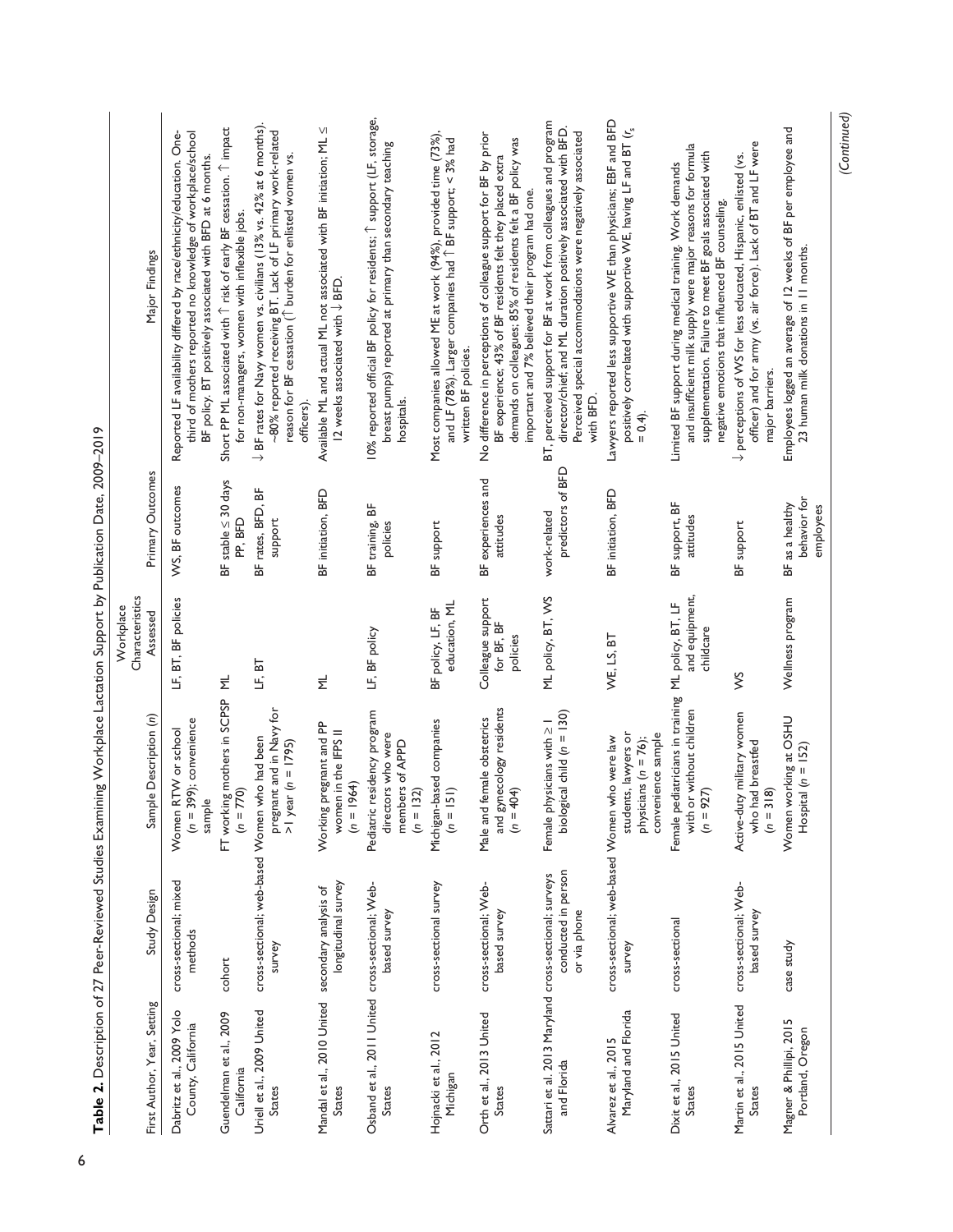| First Author, Year, Setting                              | Study Design                                                                           | Sample Description (n)                                                                                                                                             | Characteristics<br>Workplace<br>Assessed                       | Primary Outcomes                                                   | Major Findings                                                                                                                                                                                                                                                                                                                                                 |
|----------------------------------------------------------|----------------------------------------------------------------------------------------|--------------------------------------------------------------------------------------------------------------------------------------------------------------------|----------------------------------------------------------------|--------------------------------------------------------------------|----------------------------------------------------------------------------------------------------------------------------------------------------------------------------------------------------------------------------------------------------------------------------------------------------------------------------------------------------------------|
| Waite & Christakis, 2015<br>Seattle, Washington          | cross-sectional; emailed<br>survey                                                     | Female employees of a hospital WS (manager,<br>and a large corporation<br>with child $\leq$ 5 years old<br>$(n = 551)$                                             | organizational.<br>time, physical<br>environment)<br>coworker, | JS, BFD                                                            | $\uparrow$ workplace lactation support scores associated with $\uparrow$ JS. Manager/<br>coworker support important in hospital setting; time support<br>important in corporate setting. BFD not associated with WS.                                                                                                                                           |
| Lubold, 2016 United States secondary analysis of         | longitudinal survey                                                                    | Working pregnant women in<br>the IFPS II $(n = 746)$                                                                                                               | ML, JS                                                         | <b>GB</b>                                                          | weeks overall; 15 fewer weeks for full time mothers). 1 JS not<br>$RTW \leq 3$ months PP associated with shorter BFD (5 fewer<br>associated with longer BFD.                                                                                                                                                                                                   |
| Spitzmueller et al. 2016<br><b>United States</b>         | survey; Study 2: cross-<br>analysis of longitudinal<br>Study 1: secondary<br>sectional | Study I: BF mothers in IFPS II,<br>who RTW ≤ I year PP<br>childcare centers ( $n = 95$ )<br>Working mothers with<br>children enrolled in<br>$(n = 859)$ ; Study 2: | WS, LF, BT                                                     | BF support, BFD, job<br>attitudes, well-<br>being                  | comments ( $OR = 8.10$ ) associated with EBF cessation in first 6<br>months. BF mothers reported more family-work conflict and<br>Perceived WS predicted BF goal intentions; longer BF intentions<br>were associated with $\downarrow$ odds of BF cessation after RTW (OR<br>$= 0.86$ ). Perceived WS (OR $= 0.70$ ) and supervisor negative<br>role overload. |
| antzer et al., 2018 South<br>Dakota                      | Cross-sectional; web-<br>based survey                                                  | Women in rural Midwest; $\geq$ 18 WS (time, coworker, Work enhancement/<br>years old; have expressed<br>milk or will in the future.<br>$(n = 87)$                  | organizational)<br>manager,                                    | interference with<br>personal life, JS                             | .015; and work enhancement of personal life $\hat{\uparrow}$ JS $\beta$ = .57, $p$<br>Ш<br>< .001, with BT as a mediating factor. Negative correlation<br>Adequate BT $\hat{\ }$ work enhancement of personal life $\beta = .34$ , p<br>between WS and perceived workplace interference with<br>personal life.                                                 |
| Cantu et al., 2018 Medical<br>University in Arkansas     | Cross-sectional; web-<br>based survey                                                  | medical students, residents<br>Female faculty physicians,<br>and fellows with BF<br>experience $(n = 97)$                                                          | hours, schedule,<br>support, work<br>BT, LF, team<br>ξ         | perceived barriers<br>to successful BF<br>BF experiences,          | Trainees identified more barriers than faculty physicians (median<br>97% of participants reported $\geq$ 1 barrier to successful BF. Barriers<br>included lack of BT (72%), unpredictable schedule (64%), lack<br>of LF (50%), short ML (47%), and long working hours (43%)<br>$5$ vs. 3, $p = 0.014$ ).                                                       |
| 2018 Philadelphia,<br>Henry-Moss et al.,<br>Pennsylvania | Cross-sectional; web-<br>based survey                                                  | expressed milk at work in<br>the past 5 years ( $n = 151$ )<br>Women working at Penn<br>Medicine who had                                                           | Work interference,                                             | ME at work, LF<br>Experience with<br>preterences                   | work. 49% ranked hospital grade pump first among desired LF<br>38% of participants reported that their job prevented them from<br>reaching their BF goal. Participants used a median of 3 LF at<br>equipment; 83% preferred multiple occupancy LF.                                                                                                             |
| Snyder et al., 2018<br>Nebraska                          | Cross-sectional; Web-<br>based survey                                                  | Women who RTW and BF in<br>the last 5 years ( $n = 1060$ )                                                                                                         | WS, WE, type of<br>employment                                  | and satisfaction<br>ME duration, goals                             | women meeting ME goals varied (e.g. 71.4% for service industry<br>vs. 86.6% for professionals, $p = 0.002$ ). Women in the service<br>industry and education reported the lowest levels of informal<br>ME duration varied by employment type (e.g. < 1 month: 22.8%<br>for service industry vs. 2.5% for professionals, $p = 0.04$ ); %<br>and direct support. |
| Tacoma, Washington<br>Abbott et al., 2019                | 5-6-month follow-up<br>telephone survey<br>of RCT cohort;                              | primiparous women in the<br>RCT participants who were<br>US Army ( $n = 80$ )                                                                                      | LF, unit/service<br>support                                    | service support.<br>perceived unit/<br>BF practices,               | 43.8% of participants were still BF; 53% felt mostly/very supported<br>reported having adequate space and privacy for ME at work<br>by unit and 50% felt mostly/very supported by Army; 36.7%                                                                                                                                                                  |
| Ames & Burrows, 2019<br>Michigan                         | Cross-sectional study;<br>web-based survey                                             | physicians at University of<br>Male and female resident<br>Michigan $(n = 82)$                                                                                     | WE, co-resident<br>Support for ME,<br>support                  | perception of BF<br>effects on co-<br>BF experiences,<br>residents | department was rated least accommodating. 40% of BF residents<br>felt ME negatively impacted their team vs. 10% of co-residents.<br>BT was a major challenge for BF residents. The emergency                                                                                                                                                                   |

Table 2. Continued **Table 2.** Continued

*(Continued)*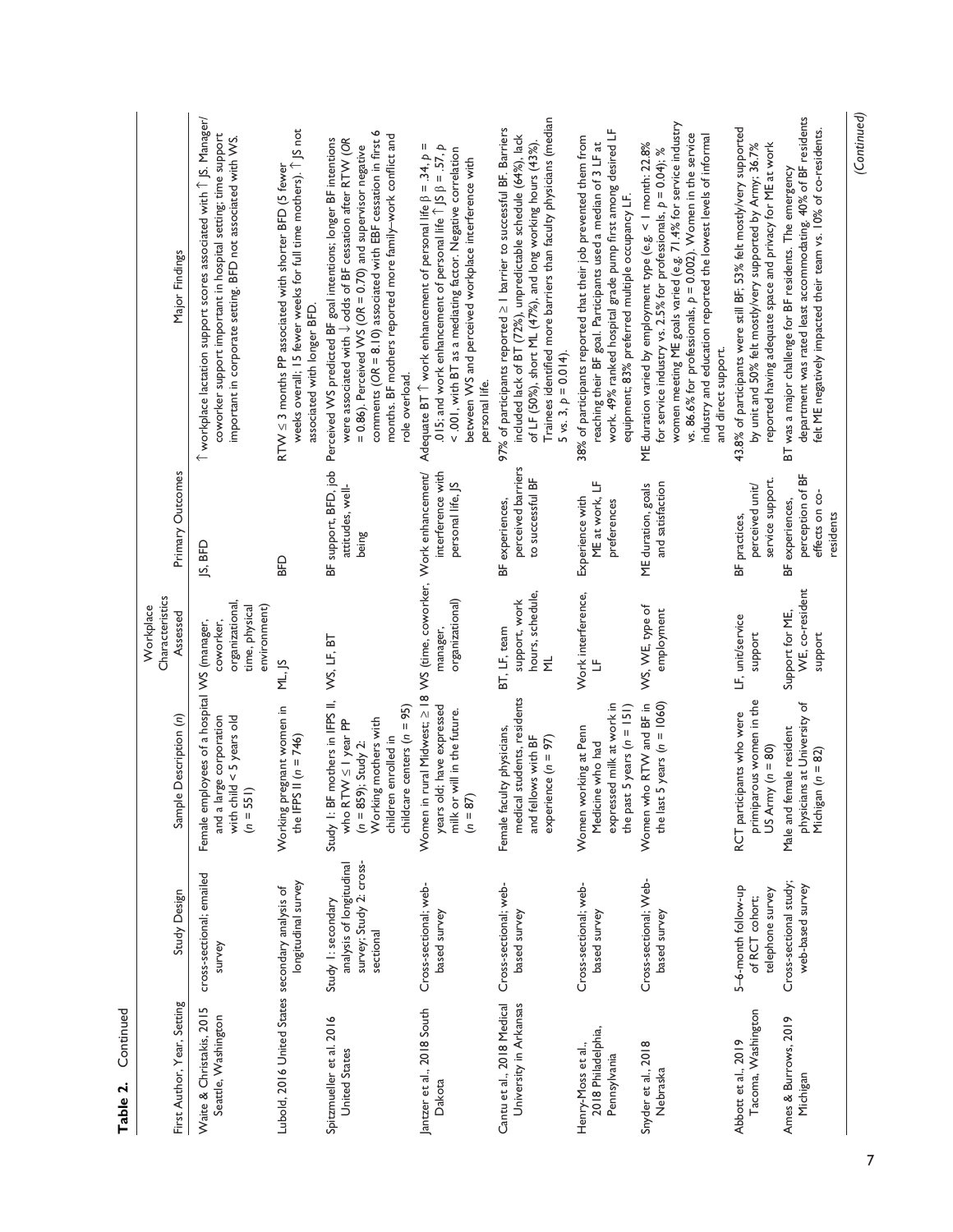Table 2. Continued Continued **Table 2.**

| First Author, Year, Setting                                           | Study Design                                                                                                                                                                      | Sample Description (n)                                                                                     | Characteristics<br>Workplace<br>Assessed                 | Primary Outcomes                          | Major Findings                                                                                                                                                                                    |
|-----------------------------------------------------------------------|-----------------------------------------------------------------------------------------------------------------------------------------------------------------------------------|------------------------------------------------------------------------------------------------------------|----------------------------------------------------------|-------------------------------------------|---------------------------------------------------------------------------------------------------------------------------------------------------------------------------------------------------|
| Juengst et al., 2019 United Cross-sectional study;<br>States          | web-based survey                                                                                                                                                                  | $(n = 844)$ recruited via social<br>media and a professional<br>organization listserv<br>Physician mothers | resulting from ME<br>discrimination<br>LF, BT, perceived | RTW experiences<br>Family leave and       | Lack of LF (32.2%) and BT (48.2%) were most common negative<br>experiences and having emotional support (59.7%) was most<br>common positive experience reported after RTW with first<br>elild     |
| Pearson et al., 2019 United Cross-sectional study;<br><b>States</b>   | printed survey                                                                                                                                                                    | attending a professional<br>Female ANES and trainees<br>convenience sample<br>meeting $(n = 66)$ ;         | ML, LF, BT                                               | ML, LF, BT, BFD                           | % reporting adequate outcomes were: ML (52.3%), LF and BT<br>(45.2%) and BFD (58.3%)                                                                                                              |
| Scott et al., 2019 North<br>Carolina                                  | administered online<br>Cross-sectional survey;                                                                                                                                    | Female employees of a large<br>system who BF in<br>years ( $n = 165$ )<br>health<br>past 3                 | organizational)<br>WS (manager,<br>coworker,             | BFD, EBF, JS                              | 1.47 (1.03-2.09) for EBF; Organizational support effect: 0.27 SD<br>Managerial support effect: 0.39 SD T in median JS, OR (95% CI) =<br>$\hat{T}$ in $ S$ , OR (95%Cl) = 1.80 (1.05-3.09) for EBF |
| Stack et al., 2019 United<br><b>States</b>                            | Cross-sectional survey                                                                                                                                                            | during residency $(n = 77)$<br>hospitals who gave birth<br>at 6 teaching<br>Residents                      | ML duration                                              | satisfaction with<br>BFD, burnout,<br>BFD | BFD 4.2 months lower for $>$ 6 weeks vs. < 6 weeks ML $(p = 0.01)$                                                                                                                                |
| Whipps & Honoroff, 2019 Secondary analysis of<br><b>United States</b> | longitudinal survey                                                                                                                                                               | Working women in the IFPS II, Time off work,<br>468)<br>$=$ 0                                              | perceived WS                                             | near EBF                                  | Positive association with time off work and perceived WS: $\beta = 0.16$ ,<br>and 0.14; time off work significant only for women with low<br>perceived WS                                         |
| Zhuang et al., 2019 United Cross-sectional; web-<br><b>States</b>     | based survey                                                                                                                                                                      | Qualtrics Research Suite<br>Working mothers via<br>$(n = 500)$                                             | Coworker support                                         | BF intention, self-<br>efficacy           | 4.47, $p < .001$ ) and positive predictor of BF self-efficacy, $\beta = .50$ ,<br>Perception of coworker support $\hat{ }$ for BF women (M = 5.13 vs.<br>p < .001                                 |
|                                                                       | $\lambda$ and $\lambda$ and $\lambda$ and $\lambda$ and $\lambda$ and $\lambda$ and $\lambda$ and $\lambda$ and $\lambda$ and $\lambda$ and $\lambda$ and $\lambda$ and $\lambda$ | ć                                                                                                          |                                                          |                                           | and DE Harristand DED Harristand Harristand and Harristand Carolina and Harristand Carolina Harristand and the                                                                                    |

*Note*. ANES = anesthesiologists; APPD = Association of Pediatric Program Directors; BF = breastfeeding; BFD = breastfeeding duration; BT = break time for milk expression; EBF = exclusive breastfeeding; FT = full time; IFPS II = Infant Feeding Practices Study II; JS = job satisfaction; LF = lactation area(s) or facilities; M = median; ME = milk expression; ML = maternity leave; OSHU = Oregon Health and Sciences University; PP = postpartum; RCT = randomized controlled trial; RTW = return to work; SCPSP = Southern California Prenatal Screening Program; WE = work environment; WS = workplace or employer Note. ANES = anesthesiologists, APPD = Association of Pediatric Program Directors; BF = breasfeeding; BFD = breastfeeding duration; BT = break time for milk expression; EBF = exclusive breastfeeding;<br>FT = full time; IFPS I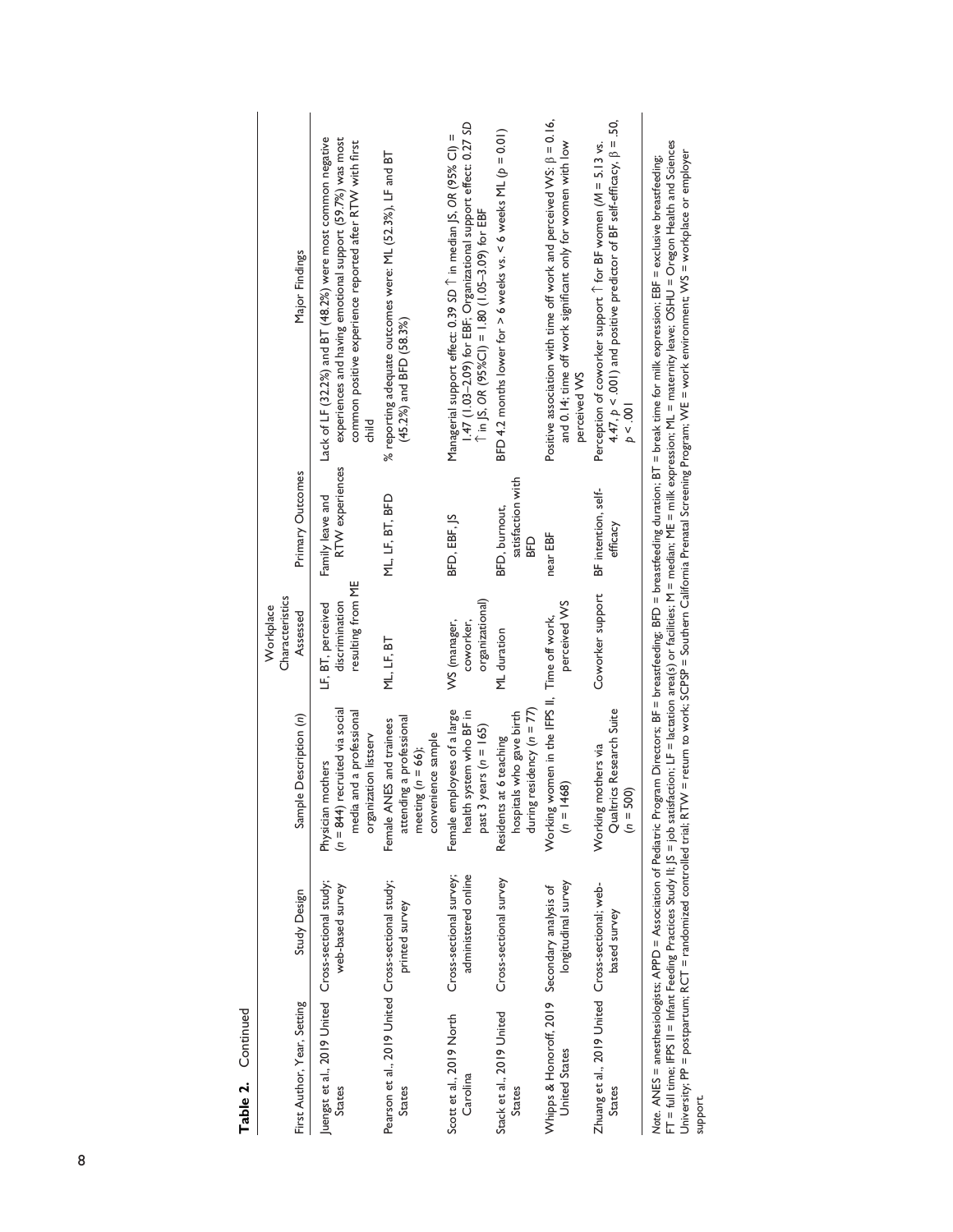<span id="page-8-0"></span>

| Ì<br>ì       |  |
|--------------|--|
| $\mathbf{I}$ |  |
|              |  |
|              |  |
|              |  |
|              |  |
|              |  |
|              |  |
|              |  |
|              |  |
| l            |  |
|              |  |
|              |  |
|              |  |
|              |  |
|              |  |
|              |  |
|              |  |
| Í            |  |
|              |  |
|              |  |
|              |  |
|              |  |
|              |  |
|              |  |
|              |  |
|              |  |
| ١            |  |
|              |  |
|              |  |
|              |  |
|              |  |
|              |  |
|              |  |
|              |  |
|              |  |
|              |  |
|              |  |
|              |  |
|              |  |
|              |  |
|              |  |
|              |  |

| Author (year)                     | Strengths                                                                                                                                                                                           | Limitations                                                                                                                                                                                     | Overall Quality<br>Rating |
|-----------------------------------|-----------------------------------------------------------------------------------------------------------------------------------------------------------------------------------------------------|-------------------------------------------------------------------------------------------------------------------------------------------------------------------------------------------------|---------------------------|
| Dabritz et al.<br>(2009)          | Included mothers of young infants, which may have reduced recall bias of BFD;<br>used multivariate models to assess various workplace characteristics                                               | Convenience sample; questionnaire not validated; potential<br>misclassification of BFD; limited generalizability                                                                                | Fair                      |
| et al. (2009)<br>Guendelman       | Large sample size ( $n = 770$ ); used validated questionnaires; assessed impact of ML<br>on BF initiation and cessation as well as impact of job roles and flexibility; high<br>response rate (73%) | One third of participants had not yet returned to work and<br>> 50% were still BF; limited generalizability                                                                                     | Good                      |
| Uriell et al.<br>(2009)           | experiences of enlisted vs. officers; offers recommendations for improving<br>be representative; compared<br>Large sample size ( $n = 1795$ ) weighted to<br>navy policy                            | Unclear research question; questionnaire not validated;<br>potential for recall bias; did not explain weighting<br>procedure                                                                    | Poor                      |
| Mandal et al.<br>(2010)           | Large, national sample (n = 1470); robust multivariate analyses; frequent,<br>longitudinal collection of data limited the potential for recall bias                                                 | Limited generalizability to low-income and non-white<br>women                                                                                                                                   | Good                      |
| Osband et al.<br>(2011)           | High response rate (69.8%); surveyed residency directors from a national<br>organization; assessed LF and BF policies                                                                               | potential recall and response bias; notable item nonresponse<br>and $>$ 20% unsure responses for secondary teaching<br>hospitals                                                                | irg<br>Fair               |
| Hojnacki et al.<br>(2012)         | that was designed specifically to measure formal BF support in U.S. companies<br>One of few studies that surveyed employers about BF support; used instrument                                       | generalizability to business sectors without family-friendly<br>Low response rate (19.1%); potential response bias; limited<br>benefits; small sample sizes for select independent<br>variables | Fair                      |
| Orth et al.<br>(2013)             | Large sample size (n = 404); survey validated in target population; adequate<br>statistical power                                                                                                   | Potential recall and response bias; low response rate (6%);<br>limited generalizability of results outside of obstetrics<br>and gynecology                                                      | Fair                      |
| Sattari et al.<br>(2013)          | Multivariate models; questionnaire piloted in target population                                                                                                                                     | generalizability to specialties other than surgery and<br>Convenience sample; potential recall bias; limited<br>internal medicine                                                               | irg<br>Fair               |
| Alvarez et al.<br>(2015)          | space for lactation; examined exclusive BF duration and overall BF duration<br>Examined multiple workplace characteristics including environment, time and                                          | subgroup; potential response bias; did not address<br>Small sample size $(n = 76)$ ; inclusion criteria varied by<br>potential confounders                                                      | Poor                      |
| Dixit et al.<br>(2015)            | interns, residents and fellows; explored<br>a variety of workplace supports including onsite childcare and access to<br>Large sample size $(n = 864)$ that included<br>lactation                    | Low response rate (7.5%); did not include statistical analysis<br>to test stated hypothesis; potential for response and<br>recall bias; unvalidated questionnaire                               | Fair                      |
| Phillipi (2015)<br>Magner and     | Described development and preliminary outcomes of an employee wellness<br>program to promote BF and improve BF culture in the workplace                                                             | limited outcomes measures; did not measure perceptions<br>Unknown participation rate among eligible employees;<br>of workplace culture                                                          | $\frac{3}{2}$             |
| Martin et al.<br>(2015)           | Used validated questionnaire; limited recall bias with sample of women who BF<br>within 3 years; included participants from diverse branches of military                                            | Americans, Asians and coast guard; potential response<br>Convenience sample; low participation from African<br>bias                                                                             | Fair                      |
| Christakis<br>Waite and<br>(2015) | Large sample size (n = 551); used validated questionnaire; multivariate models<br>adjusted for potential confounders; examined associations with different<br>domains of WS                         | Limited generalizability to non-white and low-income<br>women; potential response bias with use of a<br>convenience sample                                                                      | Good                      |
|                                   |                                                                                                                                                                                                     |                                                                                                                                                                                                 | (Continued)               |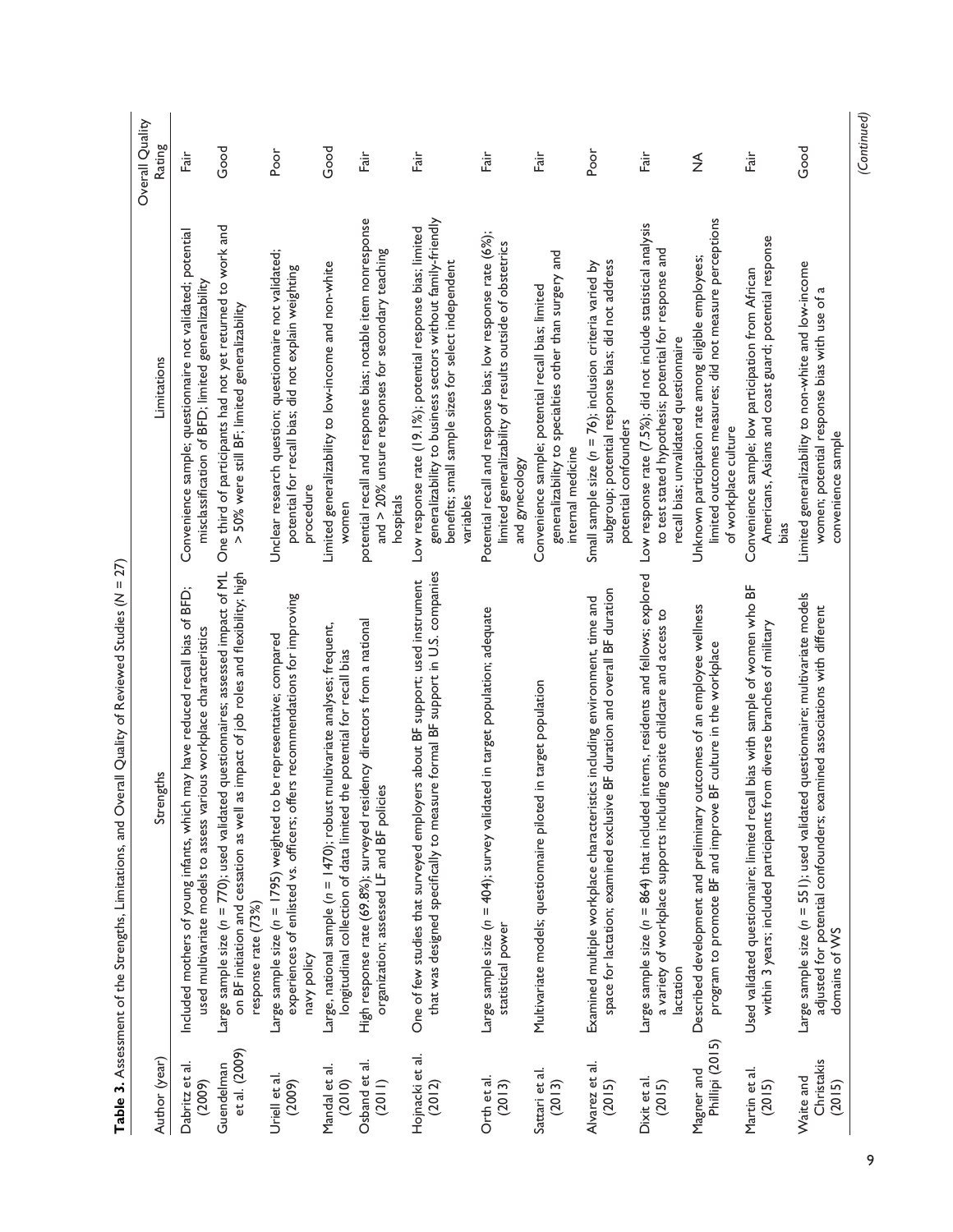| Author (year)                        | Strengths                                                                                                                                                                                                                     | Limitations                                                                                                                                                                                                                        | Overall Quality<br>Rating |
|--------------------------------------|-------------------------------------------------------------------------------------------------------------------------------------------------------------------------------------------------------------------------------|------------------------------------------------------------------------------------------------------------------------------------------------------------------------------------------------------------------------------------|---------------------------|
| Lubold (2016)                        | (n = 746); adjusted for potential confounders; examined a large set of work<br>Applied propensity score matching to a large nationally representative sample<br>characteristics                                               | data collected during 2005-2007 may not reflect current<br>trends; did not assess BT or space to express milk-two<br>Limited generalizability to non-white, low income women;<br>key WS characteristics                            | Good                      |
| et al. (2016)<br>Spitzmueller        | Applied a conceptual framework based on role theory; used data from a large<br>nationally representative sample in Study I; used multivariate models that<br>adjusted for relevant covariates                                 | sample size and unknown data collection dates (Study 2);<br>Limited generalizability to non-White ethnicities; small<br>select measures not validated (Study 2)                                                                    | Good                      |
| Cantu et al.<br>(2018)               | Included women in different stages of medical training/practice; survey allowed<br>respondents to identify multiple perceived barriers to BF                                                                                  | validated; potential for recall bias; no adjustment for<br>generalizability to other settings; questionnaire not<br>Convenience sample; single-center study with limited<br>confounders                                            | Poor                      |
| et al. (2018)<br>Henry-Moss          | ncluded women in diverse job roles<br>in the healthcare setting; measured preferences for various aspects of LF<br>and occupancy<br>including walking distance, equipment,<br>Large sample size ( $n = 409$ ); participants i | process for survey development; limited generalizability<br>Convenience sample from a single institution; potential for<br>recall bias of BF experiences from 5 yr prior; unclear<br>to non-white, low-income women; sampling bias | Fair                      |
| Jantzer et al.<br>(2018)             | Used validated instruments; explored four domains of workplace support for BF;<br>used path analysis                                                                                                                          | Small convenience sample $(n = 87)$ ; limited generalizability to<br>non-rural settings                                                                                                                                            | Good                      |
| Snyder et al.<br>(2018)              | Large sample size ( $n = 1060$ ) with women from diverse job roles; examined<br>multiple aspects of employer support and work environment                                                                                     | Survey not validated; indirectly assessed relationship<br>between WS and BFD; potential for recall bias;<br>unaddressed potential confounders; limited<br>generalizability                                                         | Poor                      |
| Abbott et al.<br>(2019)              | Longitudinal study examining BF practices; high follow-up rate; broad assessment<br>of demographic characteristics                                                                                                            | Small sample size (n = 80); potential selection bias; survey<br>not validated; limited generalizability                                                                                                                            | Fair                      |
| <b>Burrows</b><br>Ames and<br>(2019) | Included perspectives from resident mothers and their co-residents                                                                                                                                                            | Survey not validated; use of convenience sample (response<br>bias); failure to address recall bias; small sample of BF<br>women $(n = 12)$                                                                                         | Poor                      |
| Juengst et al.<br>(2019)             | Large national sample representing diverse physician specialties (n = 844); survey<br>developed using Delphi method                                                                                                           | Convenience sample; survey not validated; recall and<br>sampling bias; unclear eligibility response rate                                                                                                                           | Fair                      |
| Pearson et al.<br>(2019)             | High response rate (91.7%); involves an understudied occupational group                                                                                                                                                       | Small convenience sample ( $n = 66$ ); low statistical power;<br>survey not validated; selection and recall bias; limited<br>generalizability                                                                                      | Fair                      |
| Scott et al.<br>(2019)               | Validated survey examining multiple domains of WS; robust multivariable models;<br>limited recall bias with sample of women who BF in past 3 years                                                                            | Missing data for two WS domains; limited generalizability to<br>non-white women and women with low incomes                                                                                                                         | Good                      |
| Stack et al.<br>(2019)               | Multi-site sampling; used content validation to develop survey items; good<br>response rate (52%)                                                                                                                             | Small convenience sample $(n = 77)$ , potential response and<br>recall bias; no adjustment for potential confounders                                                                                                               | in<br>Fair                |
| Honoroff<br>Whipps and<br>(2019)     | Nationally representative sample of working mothers; longitudinal study of BF<br>trajectories; robust multivariable models adjusting for confounders                                                                          | Data collected in 2005-2007; single-item measure of WS;<br>Limited generalizability to non-white women                                                                                                                             | Good                      |
|                                      |                                                                                                                                                                                                                               |                                                                                                                                                                                                                                    | (Continued)               |

Table 3. Continued **Table 3.** Continued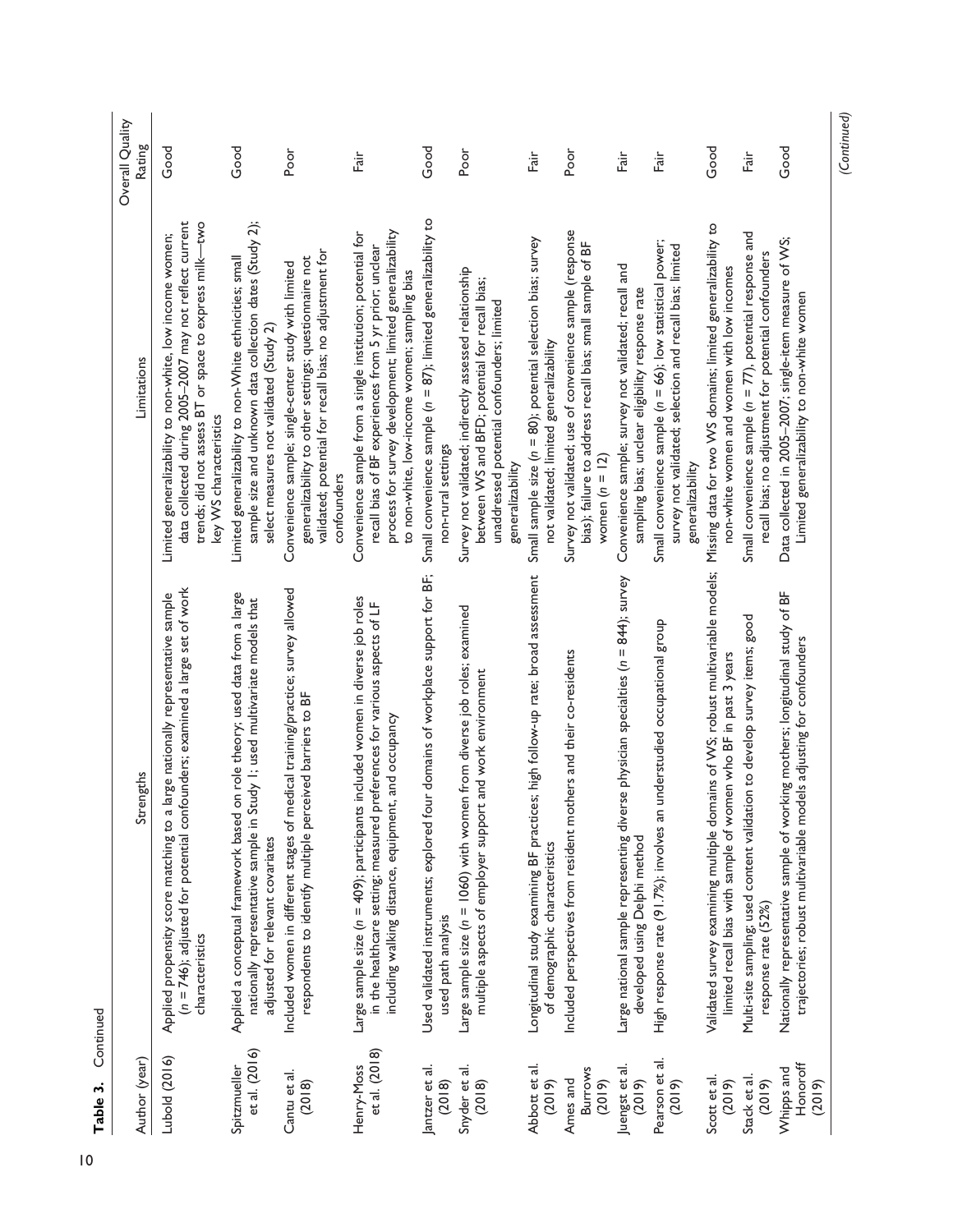| Table 3. Continued      |                                                                                                                                                                                                                                                                                                                                                                                                                                                                                                                                                                                                                                                                                                                                                                                                                                                                                                                                                                                                                                                                                                                                                                                                                                                                                                                                                          |                                                                                              |                           |
|-------------------------|----------------------------------------------------------------------------------------------------------------------------------------------------------------------------------------------------------------------------------------------------------------------------------------------------------------------------------------------------------------------------------------------------------------------------------------------------------------------------------------------------------------------------------------------------------------------------------------------------------------------------------------------------------------------------------------------------------------------------------------------------------------------------------------------------------------------------------------------------------------------------------------------------------------------------------------------------------------------------------------------------------------------------------------------------------------------------------------------------------------------------------------------------------------------------------------------------------------------------------------------------------------------------------------------------------------------------------------------------------|----------------------------------------------------------------------------------------------|---------------------------|
| Author (year)           | Strengths                                                                                                                                                                                                                                                                                                                                                                                                                                                                                                                                                                                                                                                                                                                                                                                                                                                                                                                                                                                                                                                                                                                                                                                                                                                                                                                                                | Limitations                                                                                  | Overall Quality<br>Rating |
| Zhuang et al.<br>(2019) | Among limited studies of coworker support, perceived stigma and BF behavior; Convenience sample; potential recall bias; examined overall<br>diverse and large sample size $(n = 500)$ ; used validated measures; examined<br>potential confounders                                                                                                                                                                                                                                                                                                                                                                                                                                                                                                                                                                                                                                                                                                                                                                                                                                                                                                                                                                                                                                                                                                       | coworkers support and not specific types of support<br>previously reported in the literature | Good                      |
|                         | ME = milk expression; JS = job satisfaction; BF = breastfeeding, NA = not applicable for case study. Study strengths, limitations based on authors' assessment. Overall quality rating (Good, Fair, Poor) is<br>the following features: Good: validated questionnaire, multivariate regression models adjusted for confounding, large sample size, addresses potential for recall bias, grounded in theoretical framework.<br>Fair: convenience sample or samples with limited generalizability, unvalidated questionnaires, did not adjust for potential confounders, did not address potential recall bias, low response rate, unclearly<br>based on risk of bias and was guided by the Study Quality Assessment Tools (National Heart, Lung, and Blood Institute (NHLBI), n.d.). Studies in each quality category were primarily characterized by<br>Note. BFD = breastfeeding duration; PP = postpartum; ML = maternity leave; BF = breastfeeding; WS = workplace or employer support; BT = break time for milk expression; LF = lactation area(s);<br>defined independent or dependent variables. Poor: unclear research question; small sample size; study population not clearly defined or fitting of research aim; undefined independent or dependent<br>variables; unclear data analytic procedures, did not adjust for potential confounders. |                                                                                              |                           |

Workplace lactation support via maternity leave was not [a significant predict](#page-14-18)or of overall breastfeeding initiation ([Mandal et](#page-14-18) al., 2010) although a measure of organizational support that included maternity leave, lactation facilities, and other supports after returning to work increased odds of exclusive breastfeeding two-fold in a sample of healthcare workers (Scott et [al., 2019](#page-14-6)). Coworker support was associ ated with increased breastfeeding self-efficacy, but did not directly influence intention to continue breastfeeding in multivariate models [\(Zhuang et](#page-15-4) al., 2019). Perceptions of a supportive workplace environment was associated with increased breastfeeding duration in some studies ([Alvarez](#page-12-0) et [al., 2015](#page-12-0); [Spitzmueller, Wang et](#page-14-4) al., 2016), while other studies found no significant effect (Scott et [al., 2019](#page-14-6); [Waite](#page-15-5) [& Christakis, 2015\)](#page-15-5). Women working in the service indus try reported lower levels of informal and direct support for breastfeeding at work and shorter durations of milk expres sion than professionals [\(Snyder et](#page-14-7) al., 2018). Consistently across studies, longer maternity leave was associated with increased breastfeeding duration [\(Guendelman et](#page-13-17) al., 2009; [Sattari, Serwint, Neal et](#page-14-19) al., 2013; Stack et [al., 2019\)](#page-14-20). Perceived workplace support was also positively associ [ated with duration](#page-14-6) [of exclusive breastfeeding](#page-15-6) in two studies ([Scott et](#page-14-6) al., 2019; Whipps & Honoroff, 2019).

# **Discussion**

Although evidence of the benefits of workplace lactation support is growing, many organizations in the United States still do not provide adequate accommodations for breast feeding employees. The aim of this review was to describe employee and employer perceptions of and experiences with workplace lactation support and to identify research needed to inform workplace lactation support programs. A key find ing is that lactation support in the workplace varies by orga nizational size and setting, and that employees' perceptions of and experiences with lactation support at work vary by demographic and employment characteristics. Research about employer experiences with workplace lactation sup port and business-relevant outcomes like job satisfaction, while limited, leads us to suggest that investments in workplace lactation support may influence these outcomes posi tively. To our knowledge, no prior reviews have examined associations between workplace lactation support and job satisfaction in the United States.

Like authors of prior systematic reviews [\(Dinour & Szaro,](#page-13-10) [2017](#page-13-10); [Hilliard, 2017](#page-13-11); Kim et [al., 2018](#page-13-8)), we found that women with greater workplace lactation support experienced longer breastfeeding duration although these associations were not consistent across studies. Kim et [al. \(2018\)](#page-13-8) and [Dinour and](#page-13-10) [Szaro \(2017\)](#page-13-10) also concluded that there was a positive association between workplace lactation support and breastfeeding initiation. We were unable to conclude the same based on the studies included in this review, except for a study by [Scott](#page-14-6)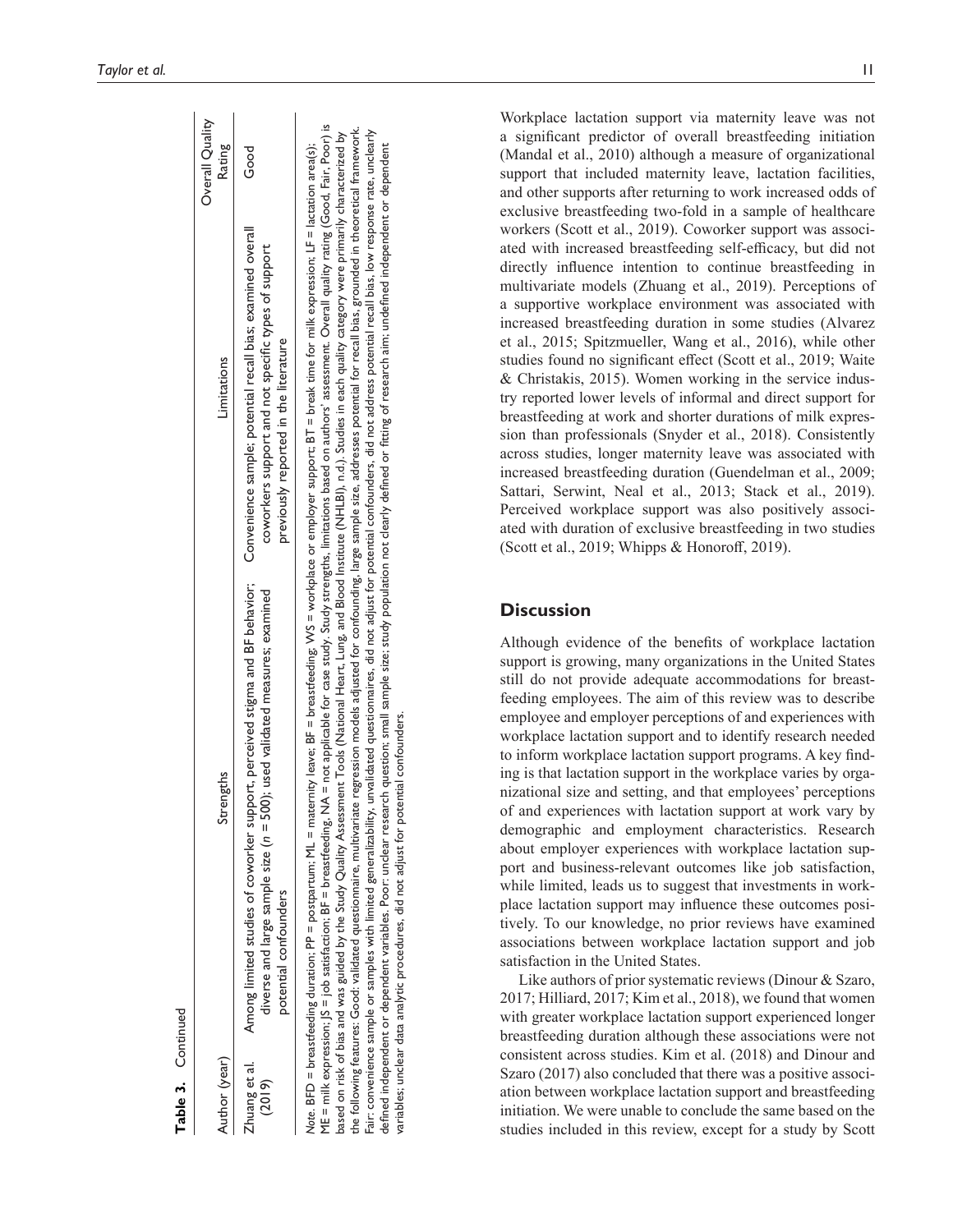

<span id="page-11-0"></span>Figure 2. Study Themes and Quality Ratings Among 27 Studies of Workplace Lactation Support. Study quality assessed using the Study Quality Assessment Tools from the National Heart, Lung, and Blood Institute [\(NHLBI, n.d.\)](#page-14-21). Themes are non-exclusive categories.

et [al. \(2019\),](#page-14-6) who reported a positive association between workplace lactation support and odds of exclusive breastfeeding. Incongruence between their findings and ours may stem from differences in scope of the reviews. Authors of previous reviews focused on lactation programs and specific instrumental supports (e.g. break time and lactation facilities), while our review included additional domains like coworker, manager, and overall organizational support. Measures of workplace lactation support also varied in the studies included in our review and all three of the studies that used a validated workplace lactation support scale [\(Martin](#page-14-14)  et [al., 2015](#page-14-14); Scott et [al., 2019](#page-14-6); [Waite & Christakis, 2015](#page-15-5)) reported limitations and poor reliability statistics, which could influence findings.

Our findings indicate that research about workplace lactation policies and comprehensive lactation programs in the last decade is scant. While a few studies in this review assessed awareness or existence of lactation policies ([Dabritz](#page-13-12)  et [al., 2009](#page-13-12); [Hojnacki et](#page-13-16) al., 2012; Orth et [al., 2013](#page-14-13); [Osband](#page-14-16)  et [al., 2011](#page-14-16)), none examined potential relationships with breastfeeding experiences of working mothers. Having a clear written or published policy is a recommended way to acknowledge and support the needs of employees who breastfeed [\(U.S. Department of Health and Human Services,](#page-15-8)  [2017\)](#page-15-8). When enforced, a workplace lactation support policy can help to reduce variations in experiences of employees in large organizations and organizations with multiple work locations that may differ in accommodations for breastfeeding employees. Comprehensive programs for workplace lactation support, which usually include access to breast pumps, lactation space, and break time for milk expression, along with an educational component (e.g. breastfeeding materials, access to lactation support providers or breastfeeding classes), have had a positive influence on any and exclusive breastfeeding at 6 months in limited settings ([Dinour &](#page-13-10)  [Szaro, 2017\)](#page-13-10). Employers and employees could benefit from a better understanding of the combination of workplace lactation supports that improve employee experiences and breastfeeding duration.

Several studies in this review included physicians, residents, and other healthcare professionals. The emphasis on this population, especially those specializing in obstetrics, gynecology, and pediatrics, is notable because the personal experiences that healthcare professionals have with breastfeeding can influence their advocacy and support for patients who are breastfeeding and those who desire to do so ([Sattari](#page-14-22)  et [al., 2016](#page-14-22)). Moreover, women comprise nearly 80% of the healthcare workforce ([U.S. Bureau of Labor Statistics,](#page-15-0)  [2019\)](#page-15-0). Evidence of an association between workplace support for breastfeeding and job satisfaction among healthcare workers (Scott et [al., 2019](#page-14-6); [Waite & Christakis, 2015](#page-15-5)) provides additional support for initiatives to improve breastfeeding experiences and reduce barriers to breastfeeding among this demographic after returning to work. [Froh and](#page-13-21)  [Spatz \(2016\)](#page-13-21) reported that employees at a Pennsylvania healthcare system with a comprehensive lactation program had breastfeeding initiation and duration rates that were higher than the national average, and offered comprehensive lactation programs as one potential strategy for improving breastfeeding rates in this population. More research is needed to identify and evaluate strategies to achieve this goal.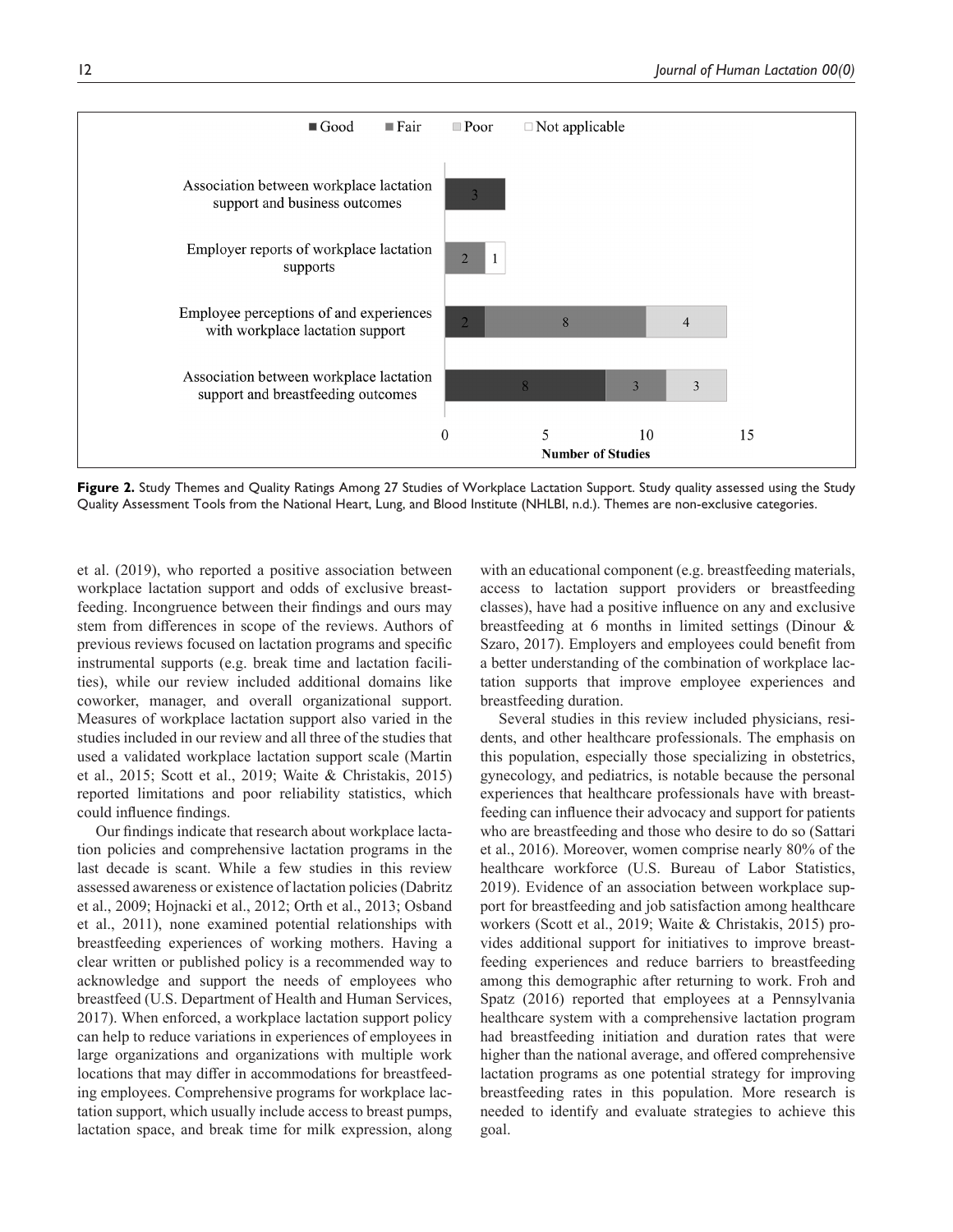We identified several useful areas for future research from the results of this review. First, research about employer perspectives and business-relevant outcomes is limited to a few studies without representative samples. Job satisfaction is an important outcome for women and employers because it predicts performance and longevity in a role [\(Leider et](#page-13-22) al., 2016; Lu et [al., 2019\)](#page-13-23). Further research about the relationships between workplace lactation support and other businessrelevant outcomes (e.g., absenteeism, staff turnover, and employee morale) would be valuable for a fuller understanding of the business implications of providing lactation support and to confirm associations identified in studies conducted more than 20 years ago ([Cohen & Mrtek, 1994](#page-13-24); [Cohen et](#page-13-25) al., 1995). Second, there is a need for studies with longitudinal and randomized designs to support causal inferences and for robust validated measures on workplace lactation support to enable cross-study comparisons. Third, most of the studies in our review were conducted in education, healthcare, and military settings. Studies involving other industries and employment settings (e.g., retail, agriculture, airline) can provide guidance for broad implementation of workplace lactation programs. Finally, there is a need for studies that include larger samples of working women with low-incomes and racial/ethnic minorities. Notably, black or African American mothers with children under age three were more likely than white mothers to be in the U.S. workforce in 2018 (70.7% vs. 62.0%) and both black and Hispanic women reported lower median earnings than white women ([U.S. Bureau of Labor Statistics, 2019\)](#page-15-0). Despite prior studies documenting disparities in breastfeeding for this population ([Kozhimannil et](#page-13-26) al., 2016), contemporary data examining this relationship and solutions for addressing these gaps is lacking. These recommendations, based on U.S. studies, align with global goals for improving breastfeeding rates through multifactorial interventions that aim to address both societal attitudes and work and employment conditions ([Rollins et](#page-14-23) al., 2016).

## *Limitations*

The summary of outcomes provided in this study may be limited by the search terms, which were designed to target perceptions of and experiences with workplace support for breastfeeding and did not include terms specific to breastfeeding and business-relevant outcomes (e.g., breastfeeding initiation, duration, exclusivity; job satisfaction, job retention, employee absence). However, important themes relating to these outcomes emerged in our results. While we limited our inclusion criteria to quantitative outcomes, measurements for workplace lactation support varied across studies, limiting the potential for meta-analyses. Applying a consistent definition of workplace support for breastfeeding using validated instruments would facilitate comparisons across work settings and over time. Our inclusion of only studies with quantitative outcomes also excluded studies that

have examined this research question using qualitative measures. Finally, we limited this review to studies conducted in the United States in recognition of the role of national policies and culture on organizational practices. Therefore, conclusions may not be generalizable to other countries. A more global review of this topic could identify additional themes and opportunities for further investigation.

# **Conclusion**

Findings of this review support a conclusion that employees and employers have varying experiences with workplace lactation support based on individual, employment, and organizational factors. Future researchers should emphasize the use of rigorous study designs and validated measures of workplace lactation support, inclusion of employers and low-income and minority women, and the measurement of business-relevant outcomes.

#### **Authors' Note**

Preliminary results were presented at the Breastfeeding and Feminism International Conference, Chapel Hill, NC, March 2019.

#### **Acknowledgments**

The authors would like to acknowledge Rhonda Larson, Cecily Basquin, Jordan McGee, Lisa Christ, and Evelyn Lopez for their assistance with data extraction for this study.

#### **Declaration of Conflicting Interests**

The author(s) declared no potential conflicts of interest with respect to the research, authorship, and/or publication of this article.

## **Funding**

The author(s) received no financial support for the research, authorship, and/or publication of this article.

## **ORCID iD**

Yhenneko J. Taylor **b**<https://orcid.org/0000-0002-5336-5666>

## **References**

- <span id="page-12-1"></span>\*Abbott, J., Carty, J., & Batig, A. L. (2019). Infant feeding practices, workplace breastfeeding/lactation practices, and perception of unit/service support among primiparous active duty servicewomen. *Military Medicine*, *184*(7–8), e315– e320. doi:10.1093/milmed/usy356
- <span id="page-12-0"></span>\*Alvarez, R., Serwint, J. R., Levine, D. M., Bertram, A., & Sattari, M. (2015). Lawyer mothers: Infant-feeding intentions and behavior. *Southern Medical Journal*, *108*(5), 262–267. doi:10.14423/SMJ.0000000000000277
- <span id="page-12-2"></span>\*Ames, E. G., & Burrows, H. L. (2019). Differing experiences with breastfeeding in residency between mothers and coresidents. *Breastfeeding Medicine*, *14*(8), 575–579. doi:10.1089/bfm. 2019.0001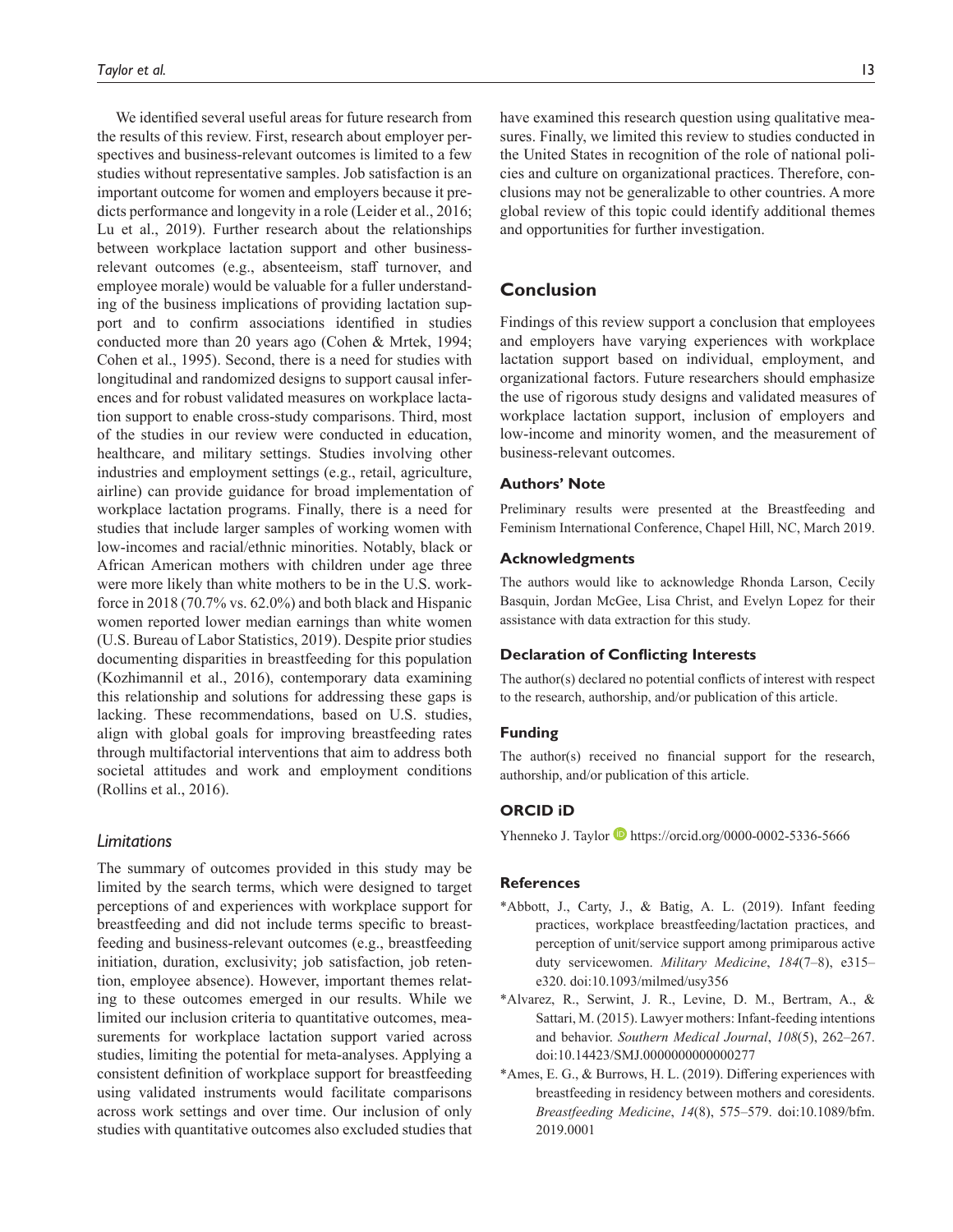- <span id="page-13-7"></span>Bai, D. L., Fong, D. Y. T., & Tarrant, M. (2015). Factors associated with breastfeeding duration and exclusivity in mothers returning to paid employment postpartum. *Maternal and Child Health Journal*, *19*(5), 990–999. doi:10.1007/s10995- 014-1596-7
- <span id="page-13-19"></span>Bickerdike, L., Booth, A., Wilson, P. M., Farley, K., & Wright, K. (2017). Social prescribing: Less rhetoric and more reality. A systematic review of the evidence. *BMJ Open*, *7*(4), e013384. doi:10.1136/bmjopen-2016-013384
- <span id="page-13-2"></span>Burns, E., & Triandafilidis, Z. (2019). Taking the path of least resistance: A qualitative analysis of return to work or study while breastfeeding. *International Breastfeeding Journal*, *14*(15). doi:10.1186/s13006-019-0209-x
- <span id="page-13-5"></span>\*Cantu, R. M., Gowen, M. S., Tang, X., & Mitchell, K. (2018). Barriers to breastfeeding in female physicians. *Breastfeeding Medicine*, *13*(5), 341–345. doi:10.1089/bfm.2018.0022
- <span id="page-13-1"></span>Centers for Disease Control and Prevention. (2019, August 1). *Breastfeeding among U.S. children born 2009–2016, CDC national immunization survey*. [https://www.cdc.gov/](https://www.cdc.gov/breastfeeding/data/nis_data/results.html) [breastfeeding/data/nis\\_data/results.html](https://www.cdc.gov/breastfeeding/data/nis_data/results.html)
- <span id="page-13-24"></span>Cohen, R., & Mrtek, M. B. (1994). The impact of two corporate lactation programs on the incidence and duration of breastfeeding by employed mothers. *American Journal of Health Promotion*, *8*(6), 436–441. doi:10.4278/0890-1171-8.6.436
- <span id="page-13-25"></span>Cohen, R., Mrtek, M. B., & Mrtek, R. G. (1995). Comparison of maternal absenteeism and infant illness rates among breastfeeding and formula-feeding women in two corporations. *American Journal of Health Promotion*, *10*(2), 148–153. doi: 10.4278/0890-1171-10.2.148
- <span id="page-13-12"></span>\*Dabritz, H. A., Hinton, B. G., & Babb, J. (2009). Evaluation of lactation support in the workplace or school environment on 6-month breastfeeding outcomes in Yolo County, California. *Journal of Human Lactation*, *25*(2), 182–193. doi:10.1177/ 0890334408328222
- <span id="page-13-10"></span>Dinour, L. M., & Szaro, J. M. (2017). Employer-based programs to support breastfeeding among working mothers: A systematic review. *Breastfeeding Medicine*, *12*(3), 131–141. doi:10. 1089/bfm.2016.0182
- <span id="page-13-13"></span>\*Dixit, A., Feldman-Winter, L., & Szucs, K. A. (2015). "Frustrated," "depressed," and "devastated" pediatric trainees: US academic medical centers fail to provide adequate workplace breastfeeding support. *Journal of Human Lactation*, *31*(2), 240–248. doi:10.1177/0890334414568119
- <span id="page-13-0"></span>Eidelman, A. I., Schanler, R. J., & Section on Breastfeeding. (2012). Breastfeeding and the use of human milk. *Pediatrics*, *129*(3), e827–841. doi:https://doi.org/10.1542/peds.2011-3552
- <span id="page-13-21"></span>Froh, E. B., & Spatz, D. L. (2016). Navigating return to work and breastfeeding in a hospital with a comprehensive employee lactation program: The voices of mothers. *Journal of Human Lactation*, *32*(4), 689–694. doi:10.1177/08903344 16663475
- <span id="page-13-17"></span>\*Guendelman, S., Kosa, J. L., Pearl, M., Graham, S., Goodman, J., & Kharrazi, M. (2009). Juggling work and breastfeeding: Effects of maternity leave and occupational characteristics. *Pediatrics*, *123*(1), e38–e46. doi:10.1542/peds.2008-2244
- <span id="page-13-4"></span>Hardison-Moody, A., MacNell, L., Elliott, S., & Bowen, S. (2018). How social, cultural, and economic environments shape infant feeding for low-income women: A qualitative study in North Carolina. *Journal of the Academy of Nutrition and Dietetics*, *118*(10), 1886–1894. doi:10.1016/j.jand.2018.01.008
- <span id="page-13-9"></span>Hawkins, S. S., Dow-Fleisner, S., & Noble, A. (2015). Breastfeeding and the Affordable Care Act. *Pediatric Clinics of North America*, *62*(5), 1071–1091. doi:10.1016/j.pcl.2015. 05.002
- <span id="page-13-14"></span>\*Henry-Moss, D., Abbuhl, S., Bellini, L., & Spatz, D. L. (2018). Lactation space experiences and preferences among health care workers in an academic medical center. *Breastfeeding Medicine*, *13*(9), 607–613. doi:10.1089/bfm.2018.0101
- <span id="page-13-11"></span>Hilliard, E. D. (2017). A review of worksite lactation accommodations. *Workplace Health & Safety*, *65*(1), 33–44. doi:10.1177/2165 079916666547
- <span id="page-13-16"></span>\*Hojnacki, S. E., Bolton, T., Fulmer, I. S., & Olson, B. H. (2012). Development and piloting of an instrument that measures company support for breastfeeding. *Journal of Human Lactation*, *28*(1), 20–27. doi:10.1177/0890334411430666
- <span id="page-13-6"></span>\*Jantzer, A. M., Anderson, J., & Kuehl, R. A. (2018). Breastfeeding support in the workplace: The relationships among breastfeeding support, work–life balance, and job satisfaction. *Journal of Human Lactation*, *34*(2), 379–385. doi:10.1177/0890334417707956
- <span id="page-13-15"></span>\*Juengst, S. B., Royston, A., Huang, I., & Wright, B. (2019). Family leave and return-to-work experiences of physician mothers. *JAMA Network Open*, *2*(10), e1913054–e1913054. doi:10.1001/jamanetworkopen.2019.13054
- <span id="page-13-8"></span>Kim, J. H., Shin, J. C., & Donovan, S. M. (2018). Effectiveness of workplace lactation interventions on breastfeeding outcomes in the United States: An updated systematic review. *Journal of Human Lactation*..
- <span id="page-13-20"></span>Koppen, I. J. N., Kuizenga-Wessel, S., Saps, M., Lorenzo, C. D., Benninga, M. A., & Tabbers, M. M. (2016). Functional defecation disorders and excessive body weight: A systematic review. *Pediatrics*, *138*(3), e20161417. doi:10.1542/peds.2016- 1417
- <span id="page-13-3"></span>Kornfeind, K. R., & Sipsma, H. L. (2018). Exploring the link between maternity leave and postpartum depression. *Women's Health Issues*, *28*(4), 321–326. doi:10.1016/j.whi. 2018.03.008
- <span id="page-13-26"></span>Kozhimannil, K. B., Jou, J., Gjerdingen, D. K., & McGovern, P. M. (2016). Access to workplace accommodations to support breastfeeding after passage of the Affordable Care Act. *Women's Health Issues*, *26*(1), 6–13. doi:10.1016/j.whi.2015.08.002
- <span id="page-13-18"></span>Krippendorff, K. (2018). *Content analysis: An introduction to its methodology* (4th Edition). SAGE.
- <span id="page-13-22"></span>Leider, J. P., Harper, E., Shon, J. W., Sellers, K., & Castrucci, B. C. (2016). Job satisfaction and expected turnover among federal, state, and local public health practitioners. *American Journal of Public Health*, *106*(10), 1782–1788. doi:10.2105/AJPH.2016. 303305
- <span id="page-13-23"></span>Lu, H., Zhao, Y., & While, A. (2019). Job satisfaction among hospital nurses: A literature review. *International Journal of*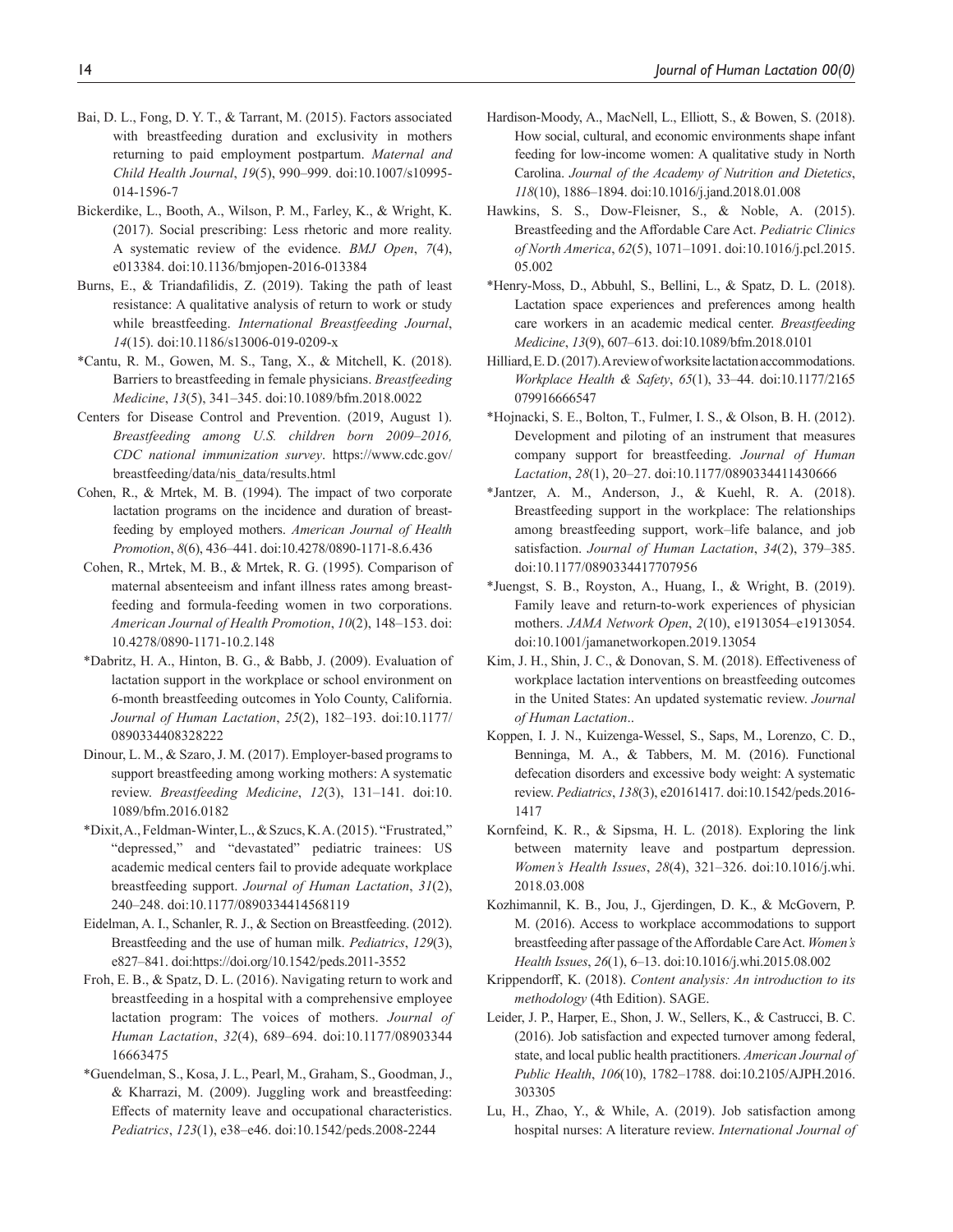*Nursing Studies*, *94*, 21–31. doi:10.1016/j.ijnurstu.2019.01. 011

- <span id="page-14-5"></span>\*Lubold, A. M. (2016). Breastfeeding and employment: A propensity score matching approach. *Sociological Spectrum*, *36*(6), 391– 405. doi:10.1080/02732173.2016.1227286
- <span id="page-14-17"></span>\*Magner, A., & Phillipi, C. A. (2015). Using a wellness program to promote a culture of breastfeeding in the workplace: Oregon Health & Science University's experience. *Journal of Human Lactation*, *31*(1), 40–42.
- <span id="page-14-3"></span>Majee, W., Jefferson, U. T., Goodman, L. R., & Olsberg, J. E. (2016). Four years later: Rural mothers' and employers' perspectives on breastfeeding barriers following the passage of the Affordable Care Act. *Journal of Health Care for the Poor and Underserved*, *27*(3), 1110–1125. doi:10.1353/hpu. 2016.0111
- <span id="page-14-18"></span>\*Mandal, B., Roe, B. E., & Fein, S. B. (2010). The differential effects of full-time and part-time work status on breastfeeding. *Health Policy*, *97*(1), 79–86. doi:10.1016/j.healthpol.2010. 03.006
- <span id="page-14-0"></span>Mangrio, E., Persson, K., & Bramhagen, A. -C. (2017). Sociodemographic, physical, mental and social factors in the cessation of breastfeeding before 6 months: A systematic review. *Scandinavian Journal of Caring Sciences*, *32*(2), 451–465. doi:10.1111/scs.12489
- <span id="page-14-14"></span>\*Martin, S. E., Drake, E., Yoder, L., Gibson, M., & Litke, C. A. (2015). Active duty women's perceptions of breast-feeding support in the military setting. *Military Medicine*, *180*(11), 1154–1160. doi:10.7205/MILMED-D-14-00498
- <span id="page-14-10"></span>Moher, D., Liberati, A., Tetzlaff, J., & Altman, D. G. (2009). Preferred reporting items for systematic reviews and metaanalyses: The PRISMA statement. *PLoS Medicine*, *6*(7), e1000097. doi:10.1371/journal.pmed.1000097
- <span id="page-14-21"></span>National Heart, Lung, and Blood Institute (NHLBI). (n.d.). *Study quality assessment tools*. [https://www.nhlbi.nih.gov/health](https://www.nhlbi.nih.gov/health-topics/study-quality-assessment-tools)[topics/study-quality-assessment-tools](https://www.nhlbi.nih.gov/health-topics/study-quality-assessment-tools)
- <span id="page-14-11"></span>Noel-Weiss, J., Boersma, S., & Kujawa-Myles, S. (2012). Questioning current definitions for breastfeeding research. *International Breastfeeding Journal*, *7*(1), 9. doi:10.1186/ 1746-4358-7-9
- <span id="page-14-13"></span>\*Orth, T. A., Drachman, D., & Habak, P. (2013). Breastfeeding in obstetrics residency: Exploring maternal and colleague resident perspectives. *Breastfeeding Medicine*, *8*(4), 394– 400. doi:10.1089/bfm.2012.0153
- <span id="page-14-16"></span>\*Osband, Y. B., Altman, R. L., Patrick, P. A., & Edwards, K. S. (2011). Breastfeeding education and support services offered to pediatric residents in the US. *Academic Pediatrics*, *11*(1), 75–79. doi:10.1016/j.acap.2010.11.002
- <span id="page-14-15"></span>\*Pearson, A. C. S., Dodd, S. E., Kraus, M. B., Ondecko Ligda, K. M., Hertzberg, L. B., Patel, P. V., & Chandrabose, R. K. (2019). Pilot survey of female Anesthesiologists' childbearing and parental leave experiences. *Anesthesia & Analgesia*, *128*(6), e109–e112. doi:10.1213/ANE.0000000000003802
- <span id="page-14-23"></span>Rollins, N. C., Bhandari, N., Hajeebhoy, N., Horton, S., Lutter, C. K., Martines, J. C., Piwoz, E. G., Richter, L. M., & Victora, C. G. (2016). Why invest, and what it will take

to improve breastfeeding practices? *The Lancet*, *387*(10017), 491–504. doi:10.1016/S0140-6736(15)01044-2

- <span id="page-14-19"></span>\*Sattari, M., Serwint, J. R., Neal, D., Chen, S., & Levine, D. M. (2013). Work-place predictors of duration of breastfeeding among female physicians. *The Journal of Pediatrics*, *163*(6), 1612–1617. doi:10.1016/j.jpeds.2013.07.026
- <span id="page-14-22"></span>Sattari, M., Serwint, J. R., Shuster, J. J., & Levine, D. M. (2016). Infant-feeding intentions and practices of internal medicine physicians. *Breastfeeding Medicine*, *11*(4), 173–179. doi:10. 1089/bfm.2015.0151
- <span id="page-14-6"></span>\*Scott, V. C., Taylor, Y. J., Basquin, C., & Venkitsubramanian, K. (2019). Impact of key workplace breastfeeding support characteristics on job satisfaction, breastfeeding duration, and exclusive breastfeeding among health care employees. *Breastfeeding Medicine*, *14*(6), 416– 423. doi:10.1089/bfm.2018.0202
- <span id="page-14-7"></span>\*Snyder, K., Hansen, K., Brown, S., Portratz, A., White, K., & Dinkel, D. (2018). Workplace breastfeeding support varies by employment type: The service workplace disadvantage. *Breastfeeding Medicine*, *13*(1), 23–27. doi:10.1089/bfm. 2017.0074
- <span id="page-14-8"></span>Society for Human Resource Management. (2018). *2018 Employee benefits: The evolution of benefits*. [https://www.shrm.org/](https://www.shrm.org/hr-today/trends-and-forecasting/research-and-surveys/Documents/2018%20Employee%20Benefits%20Report.pdf) [hr-today/trends-and-forecasting/research-and-surveys/](https://www.shrm.org/hr-today/trends-and-forecasting/research-and-surveys/Documents/2018%20Employee%20Benefits%20Report.pdf) [Documents/2018%20Employee%20Benefits%20Report.pdf](https://www.shrm.org/hr-today/trends-and-forecasting/research-and-surveys/Documents/2018%20Employee%20Benefits%20Report.pdf)
- <span id="page-14-4"></span>\*Spitzmueller, C., Wang, Z., Zhang, J., Thomas, C. L., Fisher, G. G., Matthews, R. A., & Strathearn, L. (2016). Got milk? Workplace factors related to breastfeeding among working mothers. *Journal of Organizational Behavior*, *37*(5), 692– 718. doi:10.1002/job.2061
- <span id="page-14-2"></span>Spitzmueller, C., Zhang, J., Thomas, C. L., Wang, Z., Fisher, G. G., Matthews, R. A., & Strathearn, L. (2018). Identifying job characteristics related to employed women's breastfeeding behaviors. *Journal of Occupational Health Psychology*, *23*(4), 457–470. doi:10.1037/ocp0000119
- <span id="page-14-20"></span>\*Stack, S. W., Jagsi, R., Biermann, J. S., Lundberg, G. P., Law, K. L., Milne, C. K., Williams, S. G., Burton, T. C., Larison, C. L., & Best, J. A. (2019). Maternity leave in residency: A multicenter study of determinants and wellness outcomes. *Academic Medicine: Journal of the Association of American Medical Colleges*, *94*(11), 1738–1745.
- <span id="page-14-9"></span>Steurer, L. M. (2017). Maternity leave length and workplace policies' impact on the sustainment of breastfeeding: Global perspectives. *Public Health Nursing*, *34*(3), 286–294. doi:10. 1111/phn.12321
- <span id="page-14-1"></span>Thomas-Jackson, S. C., Bentley, G. E., Keyton, K., Reifman, A., Boylan, M., & Hart, S. L. (2016). In-hospital breastfeeding and intention to return to work influence mothers' breastfeeding intentions. *Journal of Human Lactation*, *32*(4), NP76–NP83. doi:10.1177/0890334415597636
- <span id="page-14-12"></span>\*Uriell, Z., Perry, A., Kee, A., & Burress, L. (2009). Breastfeeding in the navy: Estimates of rate, duration, and perceived support. *Military Medicine*, *174*(3), 290–296. doi:10.7205/ MILMED-D-03-8807